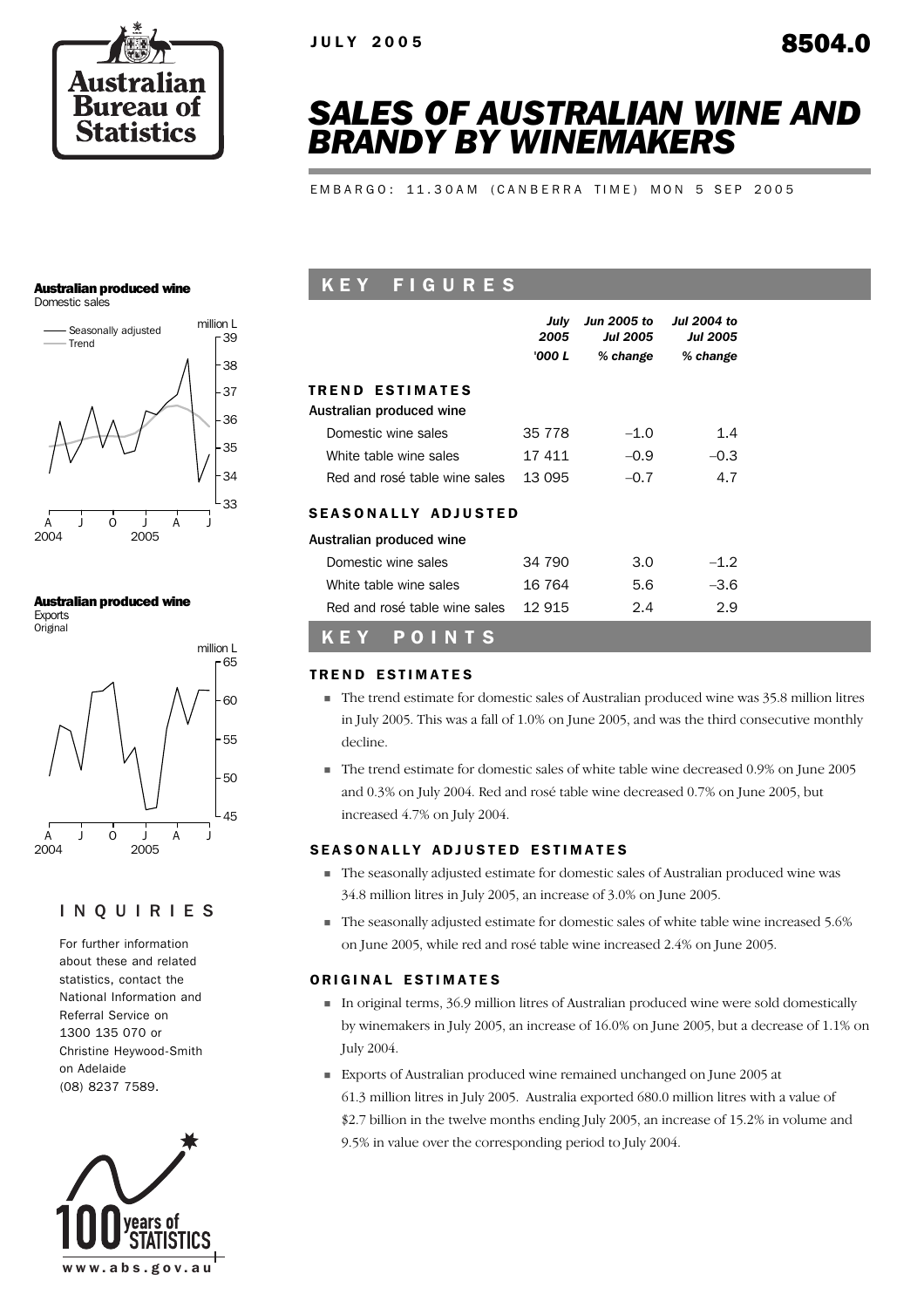## NOTES

| FORTHCOMING ISSUES    | <b>ISSUE</b>                                                                                                                                                                                                                                                           | <b>RELEASE DATE</b>                                                          |  |  |
|-----------------------|------------------------------------------------------------------------------------------------------------------------------------------------------------------------------------------------------------------------------------------------------------------------|------------------------------------------------------------------------------|--|--|
|                       | August 2005                                                                                                                                                                                                                                                            | 6 October 2005                                                               |  |  |
|                       | September 2005                                                                                                                                                                                                                                                         | 3 November 2005                                                              |  |  |
|                       | October 2005                                                                                                                                                                                                                                                           | 6 December 2005                                                              |  |  |
|                       | November 2005                                                                                                                                                                                                                                                          | 11 January 2006                                                              |  |  |
|                       | December 2005                                                                                                                                                                                                                                                          | 6 February 2006                                                              |  |  |
|                       | January 2006                                                                                                                                                                                                                                                           | 6 March 2006                                                                 |  |  |
|                       |                                                                                                                                                                                                                                                                        |                                                                              |  |  |
| CHANGES IN THIS ISSUE | There are no changes in this issue.                                                                                                                                                                                                                                    |                                                                              |  |  |
| DATA NOTES            | Revisions have been made to domestic sales of 'wine in other containers'. Data for white<br>table wine, red and rosé table wine, total table wine and total wine in Table 1 and table<br>wine in Table 2 from August 2004 to June 2005 have consequently been revised. |                                                                              |  |  |
| ROUNDING              |                                                                                                                                                                                                                                                                        | Where figures have been rounded, discrepancies may occur between sums of the |  |  |
|                       | component items and totals.                                                                                                                                                                                                                                            |                                                                              |  |  |
|                       |                                                                                                                                                                                                                                                                        |                                                                              |  |  |
| ABBREVIATIONS         | million dollars<br>$\,\mathrm{m}$                                                                                                                                                                                                                                      |                                                                              |  |  |
|                       | Australian Bureau of Statistics<br><b>ABS</b>                                                                                                                                                                                                                          |                                                                              |  |  |
|                       | <b>AWBC</b>                                                                                                                                                                                                                                                            | Australian Wine and Brandy Corporation                                       |  |  |
|                       | free on board<br>f.o.b.                                                                                                                                                                                                                                                |                                                                              |  |  |
|                       | HS                                                                                                                                                                                                                                                                     | Harmonized Commodity Description and Coding System (Harmonized System)       |  |  |
|                       | litre<br>L                                                                                                                                                                                                                                                             |                                                                              |  |  |
|                       | litres of alcohol<br>L al                                                                                                                                                                                                                                              |                                                                              |  |  |

Peter Harper Acting Australian Statistician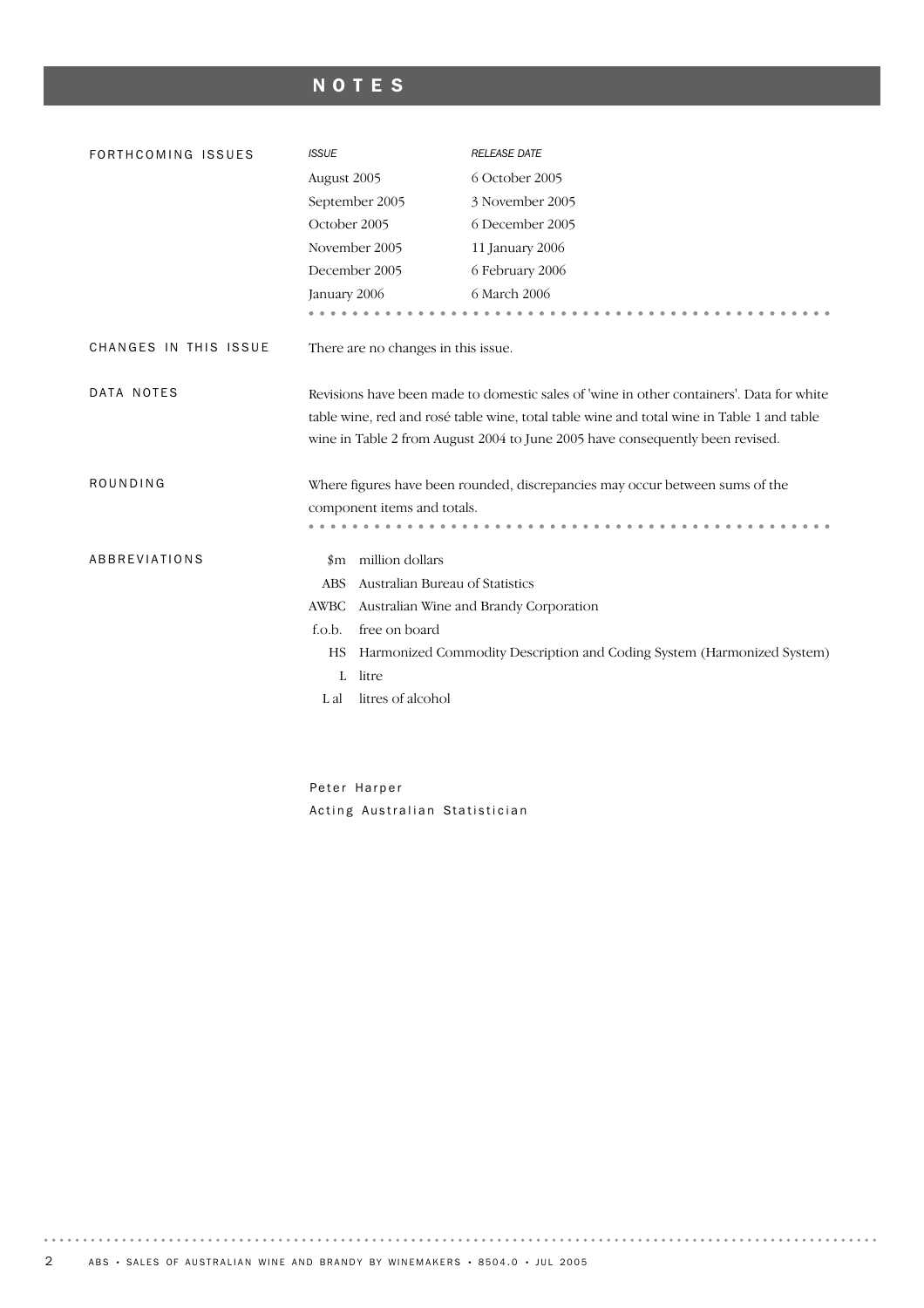### DOMESTIC AUSTRALIAN TABLE WINE SALES TREND

TOTAL WHITE AND RED/ROSÉ TABLE WINE The trend estimate for total sales of white table wine decreased 0.9% on June 2005 and 0.3% on July 2004. The trend estimate for total red and rosé wine decreased 0.7% on June 2005, but increased 4.7% on July 2004.



TABLE WINE, GLASS CONTAINER LESS THAN 2 LITRES

The trend estimate for sales of white table wine in glass containers of less than 2 litres decreased 0.9% on June 2005, but increased 0.5% on July 2004. The trend estimate for red and rosé wine sales in glass containers of less than 2 litres decreased 0.1% on June 2005, but increased 8.0% on July 2004.

### TABLE WINE, Glass container less than 2 litres: Trend



TABLE WINE, SOFT PACK CONTAINERS The trend estimate for domestic sales of white table wine in soft packs decreased 1.1% on June 2005 and 0.6% on July 2004. The trend estimate for red and rosé wine in soft packs decreased 1.3% on June 2005, but increased 2.1% on July 2004.



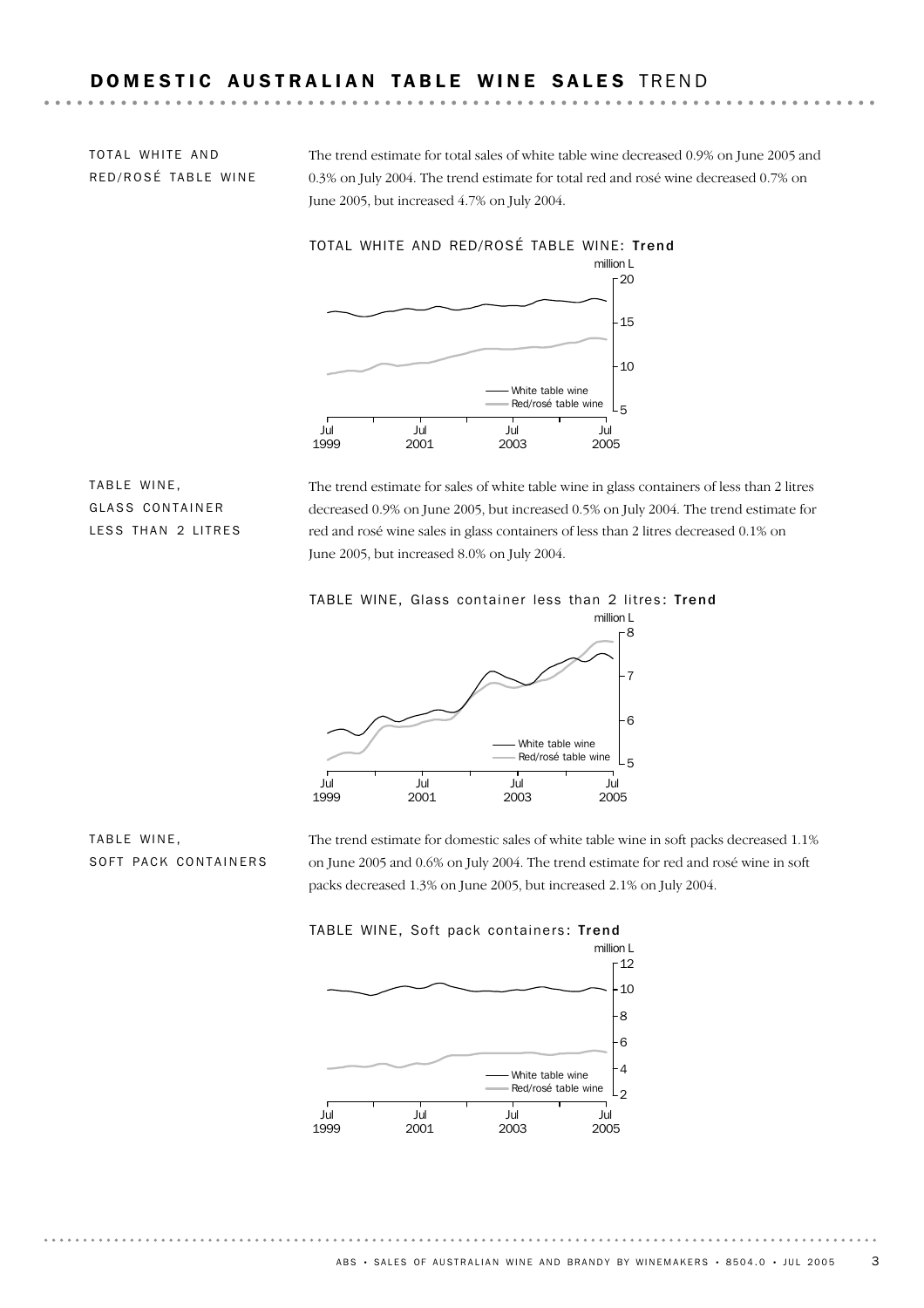## EXPORTS OF AUSTRALIAN PRODUCED WINE

ANNUAL EXPORTS OF AUSTRALIAN PRODUCED WINE

The graph below shows that there has been steady growth in original terms in the quantity of exports of Australian produced wine over the last fifteen years. In 1989–90, 38.1 million litres of wine were exported. Exports gradually grew over the next three years to reach over 100 million litres in 1992–93. By 1998–99 exports had reached 200.9 million litres. Since then there has been rapid growth with 284.9 million litres of wine exported in 1999–2000, a 41.8% rise on 1998–99. Over the following three years there were rises of 18.7%, 23.7% and 24.0% respectively. Wine exports continued to rise in 2003–04 reaching 584.3 million litres, a 12.7% increase on 2002–03. In 2004–05 exports totalled 669.7 million litres, an increase of 14.6% on 2003–04.

EXPORTS OF AUSTRALIAN PRODUCED WINE, Annual totals: Original



EXPORTS OF WHITE AND RED/ROSÉ TABLE WINE

In original terms, 61.3 million litres of Australian produced wine were exported in July 2005, remaining unchanged on June 2005, but an increase of 20.2% on July 2004. In July 2005, 21.5 million litres of Australian produced white table wine were exported, a decrease of 10.2% on June 2005, but an increase of 9.7% on July 2004. Australia exported 38.8 million litres of Australian produced red and rosé table wine in July 2005, an increase of 6.6% on June 2005 and 26.5% on July 2004.



### EXPORTS OF TABLE WINE BY TYPE: Original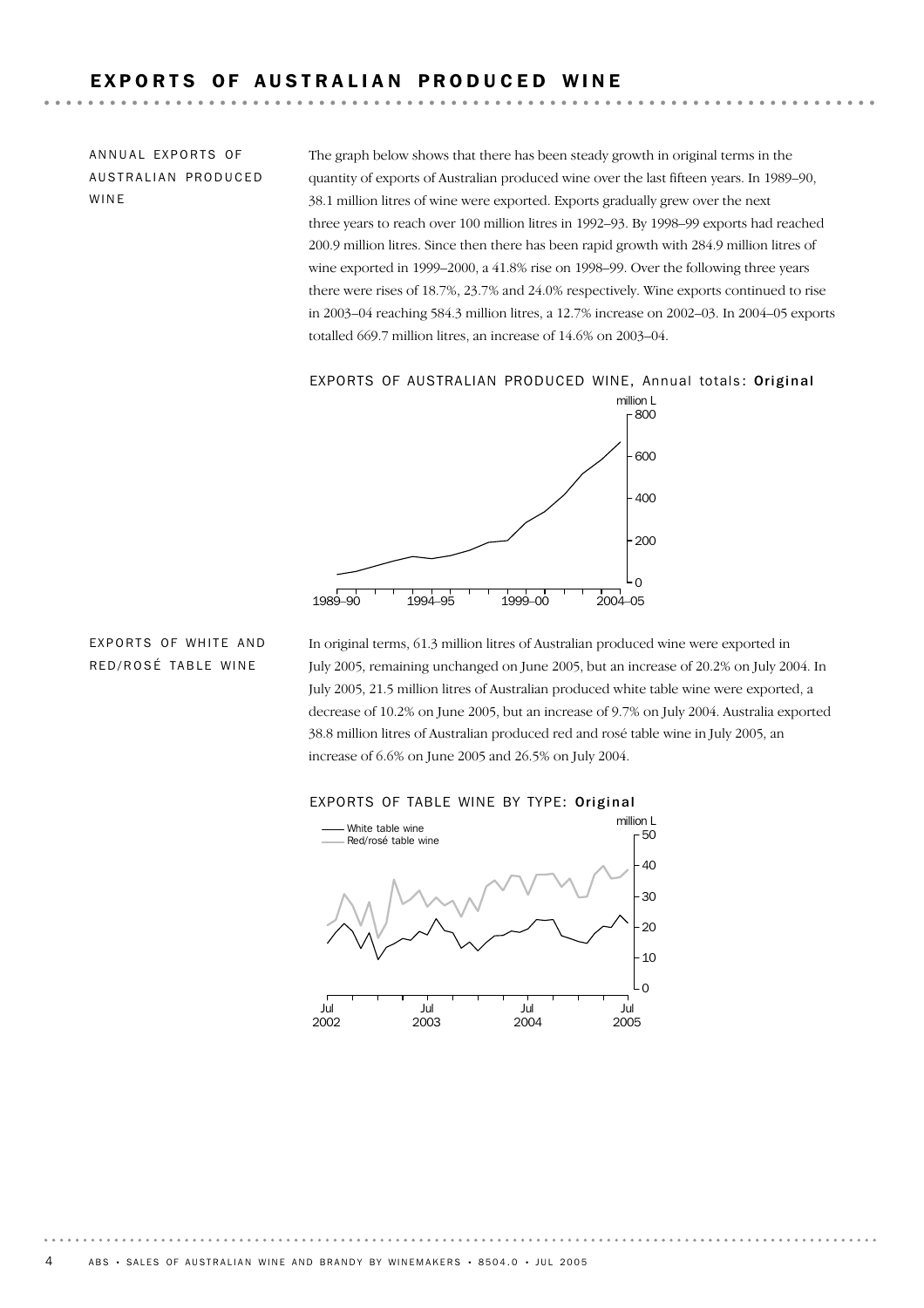UNIT VALUE OF WINE EXPORTS

In original terms, 61.3 million litres of wine valued at \$241.8m were exported in July 2005, remaining unchanged in quantity, but increasing 0.2% in value on June 2005. The average value of Australian wine exported in July 2005 was \$3.95 per litre, down from \$4.20 per litre in July 2004, but up from \$3.94 per litre in June 2005.

UNIT VALUE OF WINE EXPORTS: Original



DIFFERENCES BETWEEN ABS AND AWBC WINE EXPORT FIGURES

The value of wine exports reported in this publication is derived by the Australian Bureau of Statistics (ABS) from customs export records and the ABS converts the value on the day of shipment, at the daily conversion rate (see paragraph 10 of the Explanatory Notes for more detail). The Australian Wine and Brandy Corporation (AWBC) also report the value of exports and the exporter makes the conversion when submitting wine for export approval. With the AWBC method, it is expected that some of the conversions will occur at hedged rates. This does not occur with the ABS method. For July, the value reported by the ABS was \$241.8m, while the AWBC value was \$246.3m. When the Australian exchange rate is moving significantly the alternative methods will result in diverging valuations.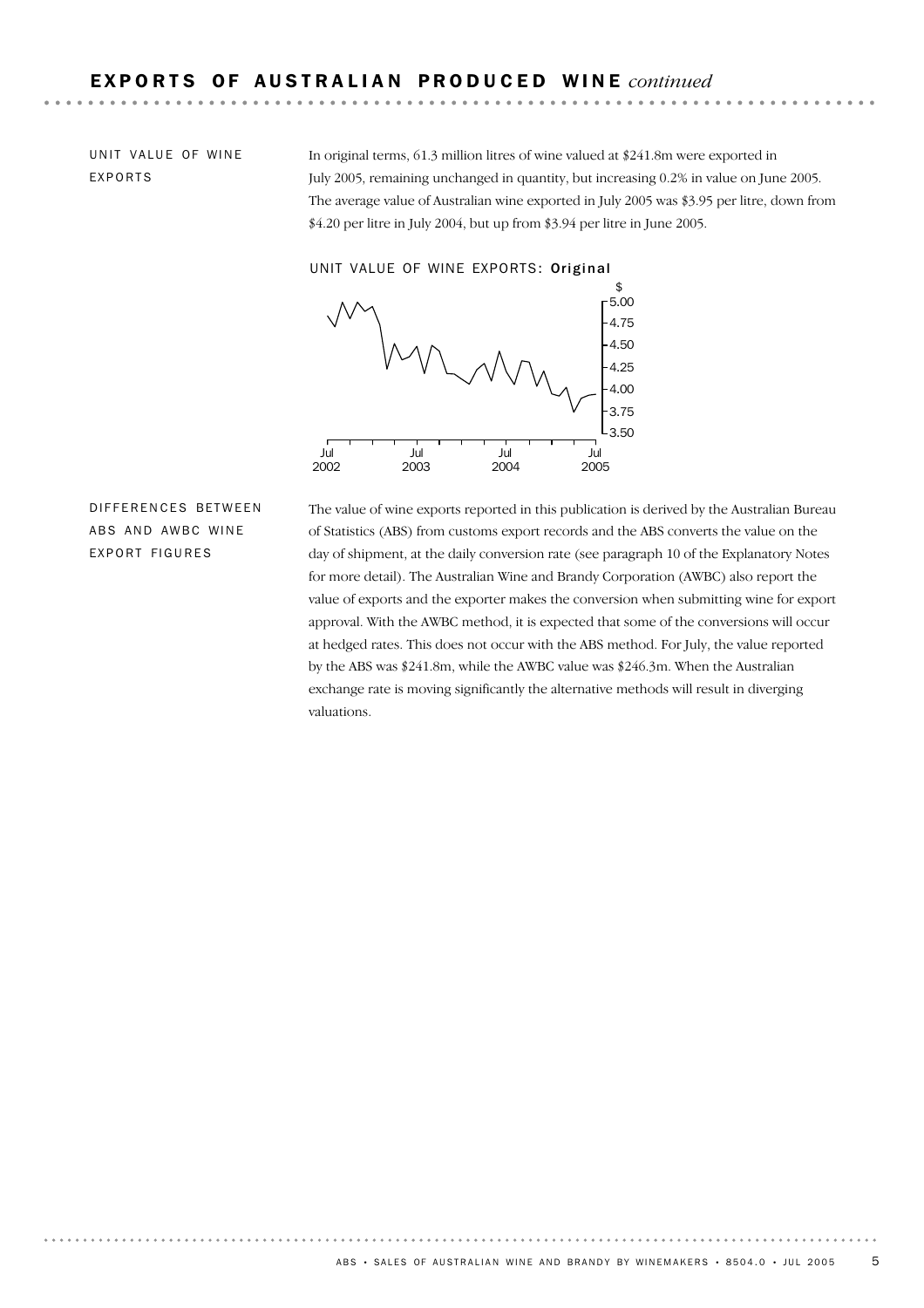WINE IMPORTS CLEARED FOR HOME CONSUMPTION In original terms, 1.5 million litres of wine, valued at \$13.8 million were imported in July 2005, an increase of 13.0% in quantity and 16.4% in value on June 2005. The average value of wine imports cleared for home consumption in July 2005 was \$9.01 per litre, up from \$8.09 per litre in July 2004.

. . . . . .

. . . . . . . . . .

### WINE IMPORTS CLEARED: Original



DISPOSALS OF AUSTRALIAN PRODUCED WINE AND WINE AVAILABLE FOR CONSUMPTION IN AUSTRALIA

The original data for the June quarter 2005 shows that wine available for consumption in Australia increased 4.8% on the same quarter in 2004. Domestic sales of Australian wine increased 4.2%, and wine imports increased 22.6%. Total disposals of Australian produced wine increased by 7.9% on the same quarter in 2004 with exports increasing by 10.3%.

#### . . . . . . . *Domestic Wine imports Total sales of cleared Wine Exports of disposals of Australian available for Australian Australian for home produced consumption consumption produced produced wine (A) (B) (A + B) wine (C) wine (A + C) Period* '000 L '000 L '000 L '000 L '000 L 2002–03 402 479 17 112 419 591 518 595 921 074 2003–04 417 378 18 737 436 115 584 319 1 001 697 2004–05 r430 131 22 139 r452 270 r669 720 r1 099 851 Jun Qtr 2004 101 394 3 386 104 780 163 098 264 492 Jun Qtr 2005 r105 610 4 150 r109 760 r179 885 r285 495

r revised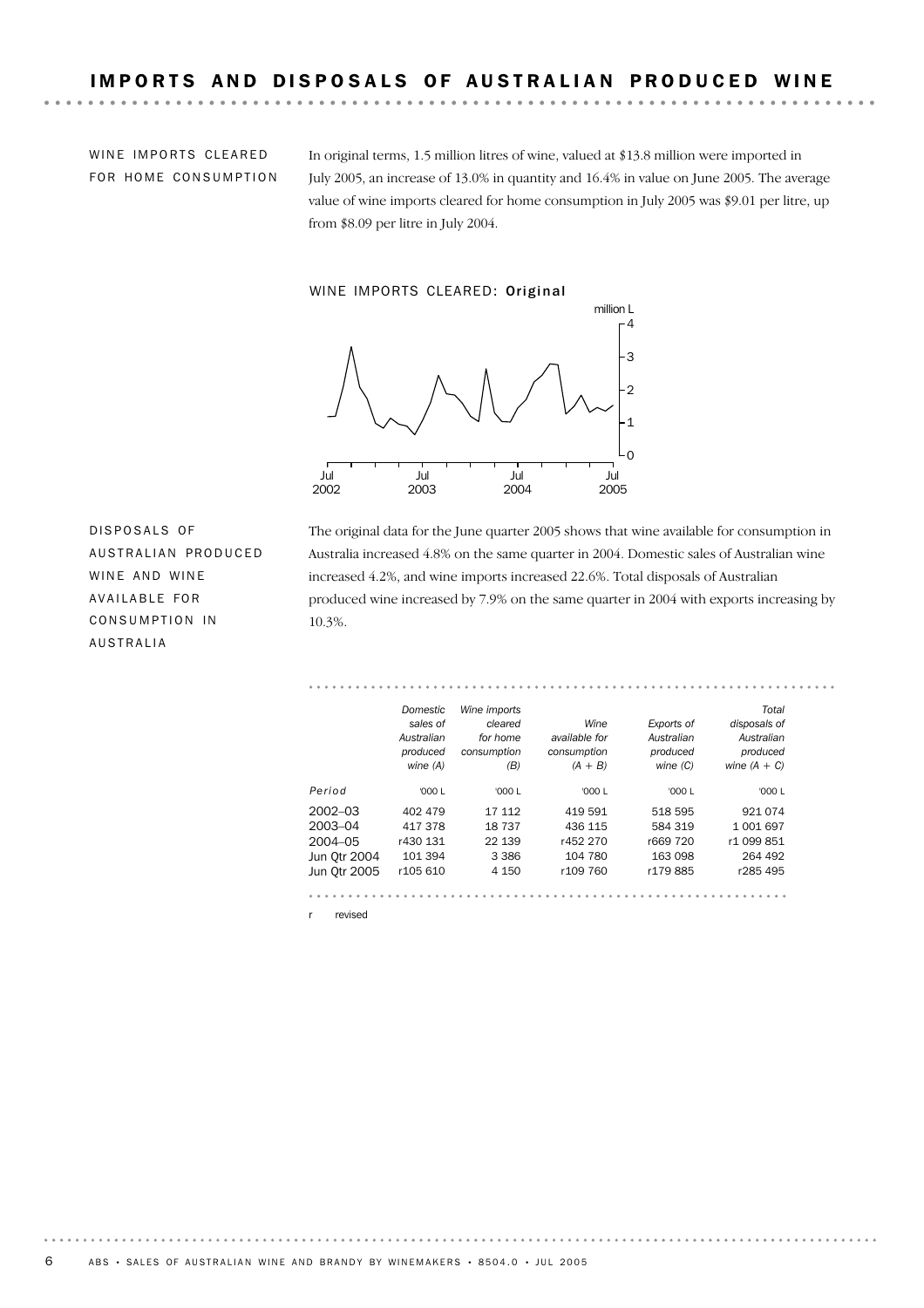### DOMESTIC SALES OF AUSTRALIAN WINE, By container type

### WHITE TABLE WINE RED AND ROSÉ TABLE WINE *Total Total Glass less Soft Glass less Soft table other Total Total*(b) *packs*(a) *than 2 litres packs*(a) *Total*(b) *than 2 litres wine wine wine Period* '000 L '000 L '000 L '000 L '000 L '000 L '000 L '000 L '000 L ORIGINAL 2003–04 84 225 120 335 207 962 832 62 795 142 835 344 465 58 010 402 479<br>2003–04 84 225 120 935 207 962 82 832 62 795 147 074 355 037 62 338 417 378<br>2004–05 89 477 118 803 r209 348 91 146 63 032 r155 491 r364 836 65 293 r **2002–03** 81 678 118 893 201 631 79 752 62 788 142 835 344 465 58 010 **402 479 2003–04** 84 225 120 935 207 962 832 62 795 147 074 355 037 62 338 **417 378** 2004 July 7 148 10 269 17 535 8 180 6 261 14 557 32 092 5 233 **37 325** August 7 241 9 362 r16 665 8 216 6 339 r14 930 r31 594 5 219 r36 814 September 7 283 10 265 17 615 7 589 5 686 13 388 31 003 5 812 36 815<br>October 8 285 10 893 19 248 7 995 5 601 r13 719 r32 967 6 778 r39 746 October 8 285 10 893 19 248 7 995 5 601 r13 719 r32 967 6 778 r**39 746** November 10 141 10 852 21 078 9 152 5 511 r14 752 r35 830 7 944 r**43 774** December 10 122 10 329 r20 630 8 589 4 637 r13 307 r33 937 8 344 r42 281 2005 January 4 467 7 409 r11 921 3 747 3 024 6 869 r18 790 2 994 r**21 784** February 6 357 9 296 15 723 5 769 3 969 9 748 25 470 3 885 **29 355** March 7 778 11 400 r19 262 7 407 5 173 12 660 r31 921 4 706 r**36 627** April 7 342 9 958 r17 402 7 435 5 769 r13 320 r30 722 5 106 r**35 828** 1911<br>
May 1972 1988 118 032 8951 6 113 115 109 133 141 4 810 137 951<br>
June 6 213 7 886 14 237 8 116 4 949 113 132 127 369 4 462 131 831 May 7 100 10 884 r18 032 8 951 6 113 r15 109 r33 141 4 810 r**37 951** July 6849 9874 16 792 8 777 6 252 15 099 31 891 5 041 36 932 SEASONALLY ADJUSTED 2004 July 7 339 9 892 17 393 7 220 5 198 12 557 29 950 5 246 **35 196** August 7 696 10 053 17 834 7 707 5 283 13 176 31 010 5 495 36 505 September 7 045 9 970 17 102 6 961 5 404 12 471 29 573 5 443 **35 016**<br>October 7 584 10 247 17 903 7 377 5 215 12 683 30 586 5 437 **36 023**<br>November 7 407 9 404 16 895 7 447 5 033 12 592 29 487 5 304 **34 791** 0ctober 7 584 10 247 17 903 7 377 5 215 12 683 30 586 5 437 **36 023** 0ctober (1984 10.24) 10.33 10.11 1900<br>November 7 407 9 404 16 895 7 447 5 033 12 592 29 487 5 304 **34 791**<br>December 7 399 9 526 17 014 7 688 4 954 12 715 29 729 5 179 **34 908** November 7 407 9 404 16 895 7 447 5 033 12 592 29 487 5 304 **34 791** 2005 January 7 096 10 356 17 513 7 590 5 651 13 353 30 866 5 492 36 358 February 7 298 9 895 17 273 7 670 5 238 12 924 30 197 6 012 36 209 March 7 519 10 308 17 908 7 841 5 144 13 187 31 095 5 543 36 638<br>April 7 767 9 981 17 826 7 787 5 581 13 456 31 282 5 652 36 934 April 7 767 9 981 17 826 7 787 5 581 13 456 31 282 5 652 **36 934** 1 101 5 301 11 020<br>May 7 770 10 883 18 715 8 8 265 5 643 13 992 32 707 5 518 **38 225**<br>June 7 325 8 437 15 879 7 669 4 882 12 613 28 492 5 288 **33 780** May 7 770 10 883 18 715 8 265 5 643 13 992 32 707 5 518 **38 225** July 7049 9614 16 764 7 700 5 139 12 915 29 679 5 111 34 790 TREND 2004 July 7356 9977 17 466 7 197 5 155 12 504 29 970 5 327 35 297 August 7 400 9 939 17 444 7 272 5 186 12 596 30 040 5 352 35 392 September 7 416 9 896 17 403 7 340 5 216 12 678 30 081 5 367 **35 448**<br>
October 7 389 9 865 17 336 7 401 5 221 12 729 30 065 5 373 **35 438**<br>
November 7 343 9 850 17 270 7 464 5 207 12 769 30 039 5 383 **35 422** December 7 329 9 870 17 273 7 548 5 213 12 854 30 127 5 419 35 546 0ctober 7 389 9 865 17 336 7 401 5 221 12 729 30 065 5 373 **35 438** November 7 343 9 850 17 270 7 464 5 207 12 769 30 039 5 383 35 422 2005 January 7 361 9 941 17 376 7 643 5 258 12 994 30 370 5 479 35 849 February 7 428 10 040 17 543 7 727 5 324 13 145 30 688 5 540 36 228 March 7 489 10 118 17 684 7 774 5 377 13 242 30 926 5 566 36 492<br>April 7 521 10 138 17 739 7 791 5 392 13 267 31 006 5 538 36 544 April 7 521 10 138 17 739 7 791 5 392 13 267 31 006 5 538 **36 544** May 7510 10 097 17 693 7795 5371 13 242 30 935 5 467 36 402 June 7 459 10 025 17 576 7 785 5 333 13 186 30 762 5 378 36 140 July 7 395 9 917 17 411 7 773 5 262 13 095 30 506 5 272 35 778

r revised

(b) Components do not add to total. The difference between the

(a) Soft pack containers include all collapsible packs, plastic or otherwise.

components and total is 'wine in other containers' (see Glossary).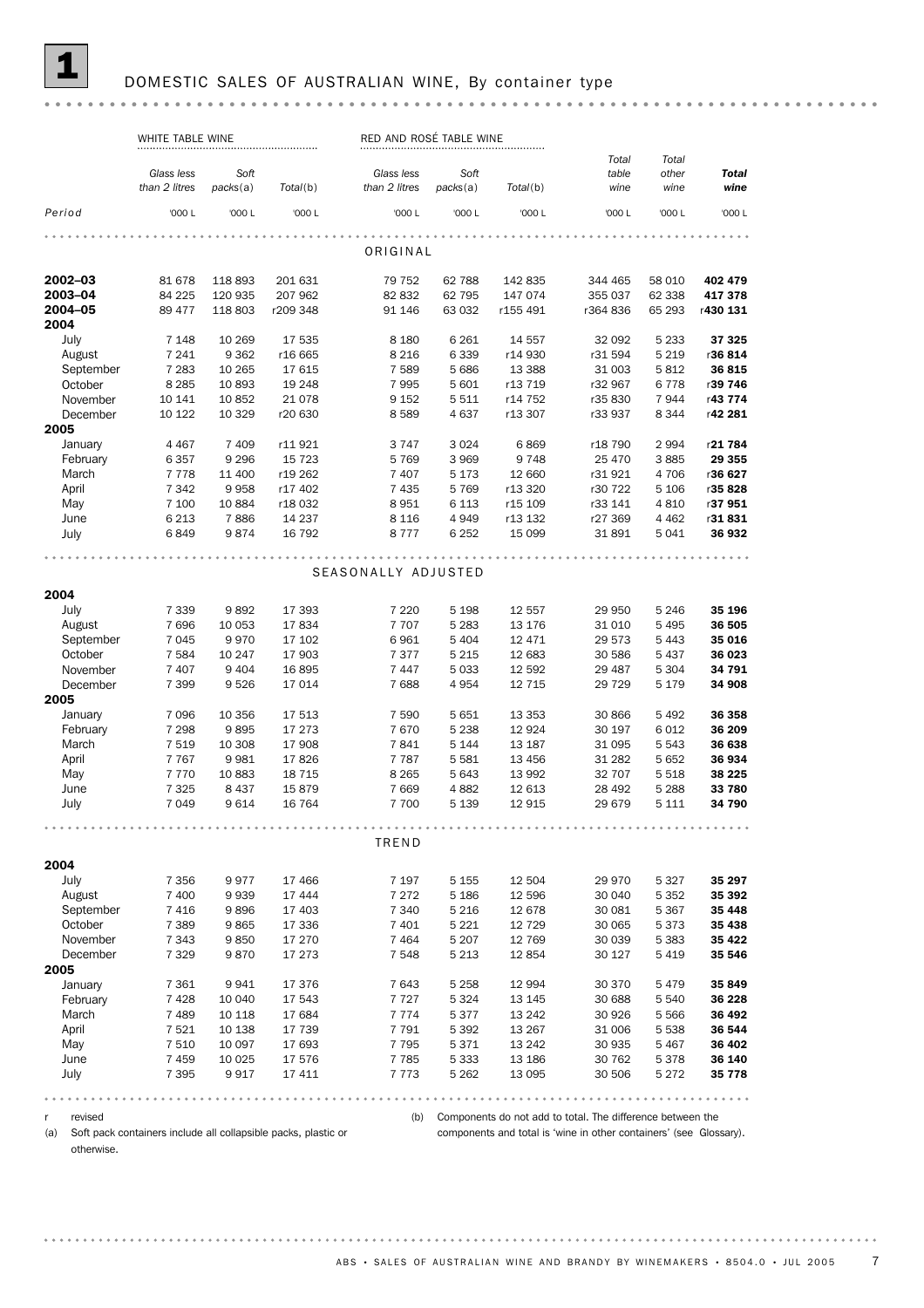|             | Table   | Fortified | Sparkling bottle<br>fermentation(a) | Sparkling bulk<br>fermentation(a) | Carbonated | Other wine<br>products(b) | Vermouth | Brandy(c) |
|-------------|---------|-----------|-------------------------------------|-----------------------------------|------------|---------------------------|----------|-----------|
| Period      | '000 L  | '000 L    | '000 L                              | '000 L                            | '000 L     | '000 L                    | '000 L   | '000 L al |
|             |         |           |                                     |                                   |            |                           |          |           |
| $2002 - 03$ | 344 465 | 20 842    | 22 991                              | 8627                              | 2 7 9 9    | 2 4 9 8                   | 252      | 651       |
| 2003-04     | 355 037 | 21 201    | 21 555                              | 13 121                            | 3 4 6 8    | 2 7 3 8                   | 255      | 618       |
| 2004-05     | r364836 | 19 934    | 22 988                              | 15 4 10                           | 4 2 0 6    | 2547                      | 208      | 576       |
| 2004        |         |           |                                     |                                   |            |                           |          |           |
| July        | 32 092  | 2 1 0 3   | 1437                                | 1076                              | 314        | 284                       | 19       | 52        |
| August      | r31 594 | 1949      | 1534                                | 1 2 6 4                           | 260        | 198                       | 15       | 63        |
| September   | 31 003  | 1756      | 2 2 3 4                             | 1 2 4 1                           | 347        | 218                       | 17       | 46        |
| October     | r32 967 | 1475      | 3 0 2 0                             | 1680                              | 395        | 191                       | 17       | 47        |
| November    | r35 830 | 1960      | 3 2 1 0                             | 2074                              | 414        | 261                       | 24       | 64        |
| December    | r33 937 | 1669      | 3 7 4 0                             | 2 1 8 0                           | 437        | 296                       | 22       | 62        |
| 2005        |         |           |                                     |                                   |            |                           |          |           |
| January     | r18 790 | 1045      | 997                                 | 560                               | 207        | 171                       | 14       | 47        |
| February    | 25 470  | 1 2 0 3   | 1 1 8 7                             | 1 0 2 2                           | 314        | 141                       | 17       | 30        |
| March       | r31921  | 1486      | 1507                                | 1 1 6 2                           | 350        | 186                       | 16       | 37        |
| April       | r30 722 | 1711      | 1451                                | 1074                              | 640        | 213                       | 16       | 40        |
| May         | r33 141 | 1800      | 1440                                | 1 0 9 5                           | 255        | 204                       | 16       | 47        |
| June        | r27 369 | 1777      | 1 2 3 1                             | 982                               | 273        | 184                       | 15       | 41        |
| July        | 31891   | 2 1 0 7   | 1453                                | 876                               | 332        | 258                       | 16       | 49        |
|             |         |           |                                     |                                   |            |                           |          |           |

r revised

(a) Spritzig table wines are included with table wine.

(b) See paragraph 4 of the Explanatory Notes and Glossary.

(c) Quantities on which excise duty was paid.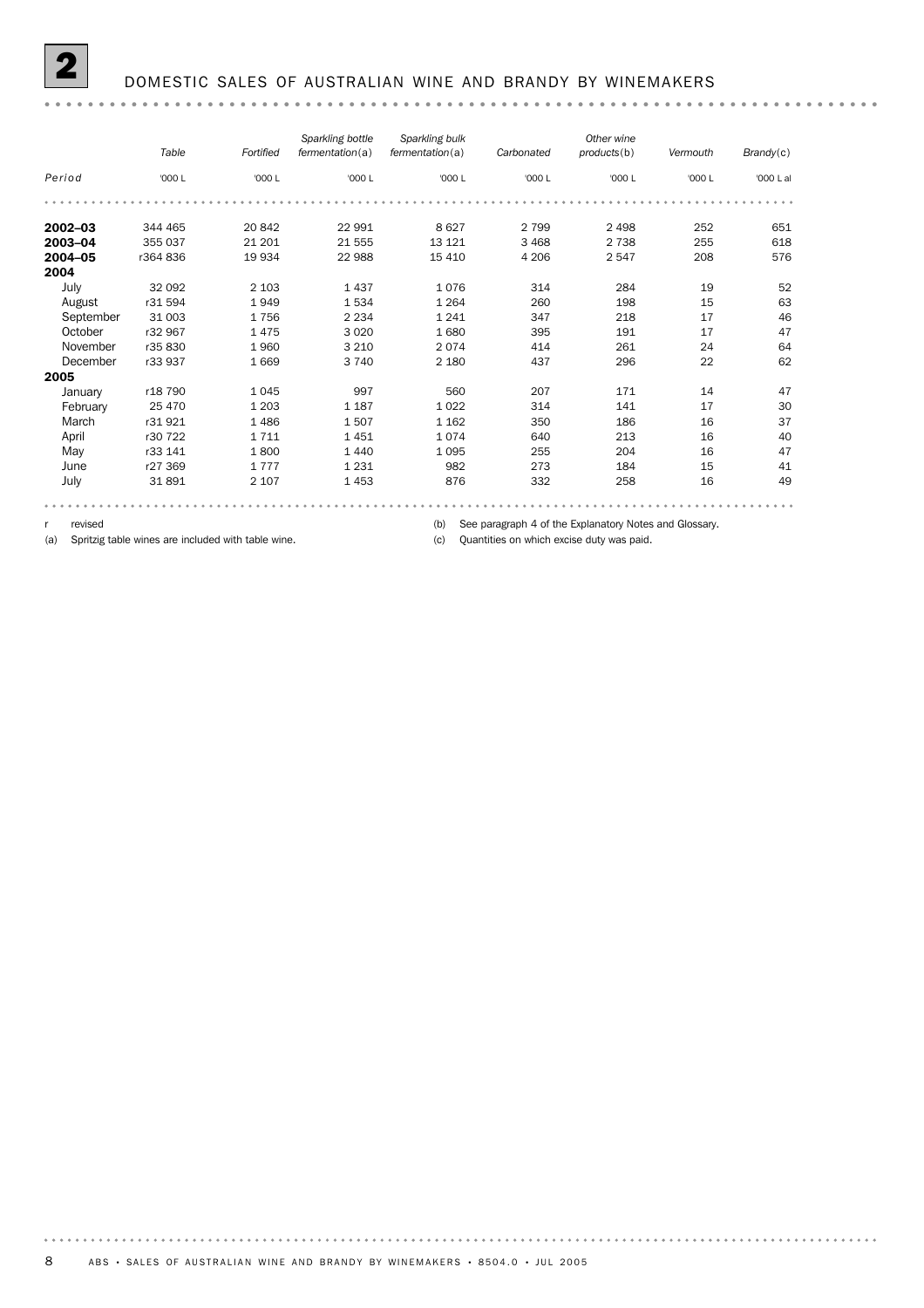| <b>Total fortified</b> | containers(b) | Soft packs | Other in glass<br>less than 2 litres(a) | Port in glass<br>less than 2 litres | Sherry in glass<br>less than 2 litres |           |
|------------------------|---------------|------------|-----------------------------------------|-------------------------------------|---------------------------------------|-----------|
| '000 L                 | '000 L        | '000 L     | '000 L                                  | '000 L                              | '000 L                                |           |
|                        |               |            |                                         |                                     |                                       |           |
| 20 842                 | 5 3 6 9       | 8856       | 320                                     | 4075                                | 2 2 2 7                               | 2002-03   |
| 21 201                 | 5 4 4 7       | 9 0 4 2    | 377                                     | 4 2 9 6                             | 2041                                  | 2003-04   |
| 19 934                 | 4825          | 8931       | 368                                     | 3932                                | 1879                                  | 2004-05   |
|                        |               |            |                                         |                                     |                                       | 2004      |
| 2 1 0 3                | 493           | 967        | 36                                      | 412                                 | 194                                   | July      |
| 1949                   | 455           | 848        | 31                                      | 441                                 | 174                                   | August    |
| 1756                   | 460           | 758        | 27                                      | 342                                 | 169                                   | September |
| 1475                   | 371           | 655        | 25                                      | 293                                 | 131                                   | October   |
| 1960                   | 443           | 848        | 37                                      | 449                                 | 184                                   | November  |
| 1669                   | 393           | 641        | 38                                      | 390                                 | 208                                   | December  |
|                        |               |            |                                         |                                     |                                       | 2005      |
| 1045                   | 232           | 507        | 20                                      | 172                                 | 114                                   | January   |
| 1 2 0 3                | 345           | 542        | 18                                      | 193                                 | 105                                   | February  |
| 1486                   | 369           | 713        | 23                                      | 259                                 | 123                                   | March     |
| 1711                   | 423           | 789        | 28                                      | 304                                 | 167                                   | April     |
| 1800                   | 436           | 837        | 25                                      | 341                                 | 161                                   | May       |
| 1777                   | 405           | 826        | 60                                      | 336                                 | 149                                   | June      |
| 2 1 0 7                | 496           | 951        | 32                                      | 424                                 | 204                                   | July      |

(a) Includes muscat, madiera, tokay and white port.

(b) Includes tankers, cans and rigid containers including glass 2 litres and

over.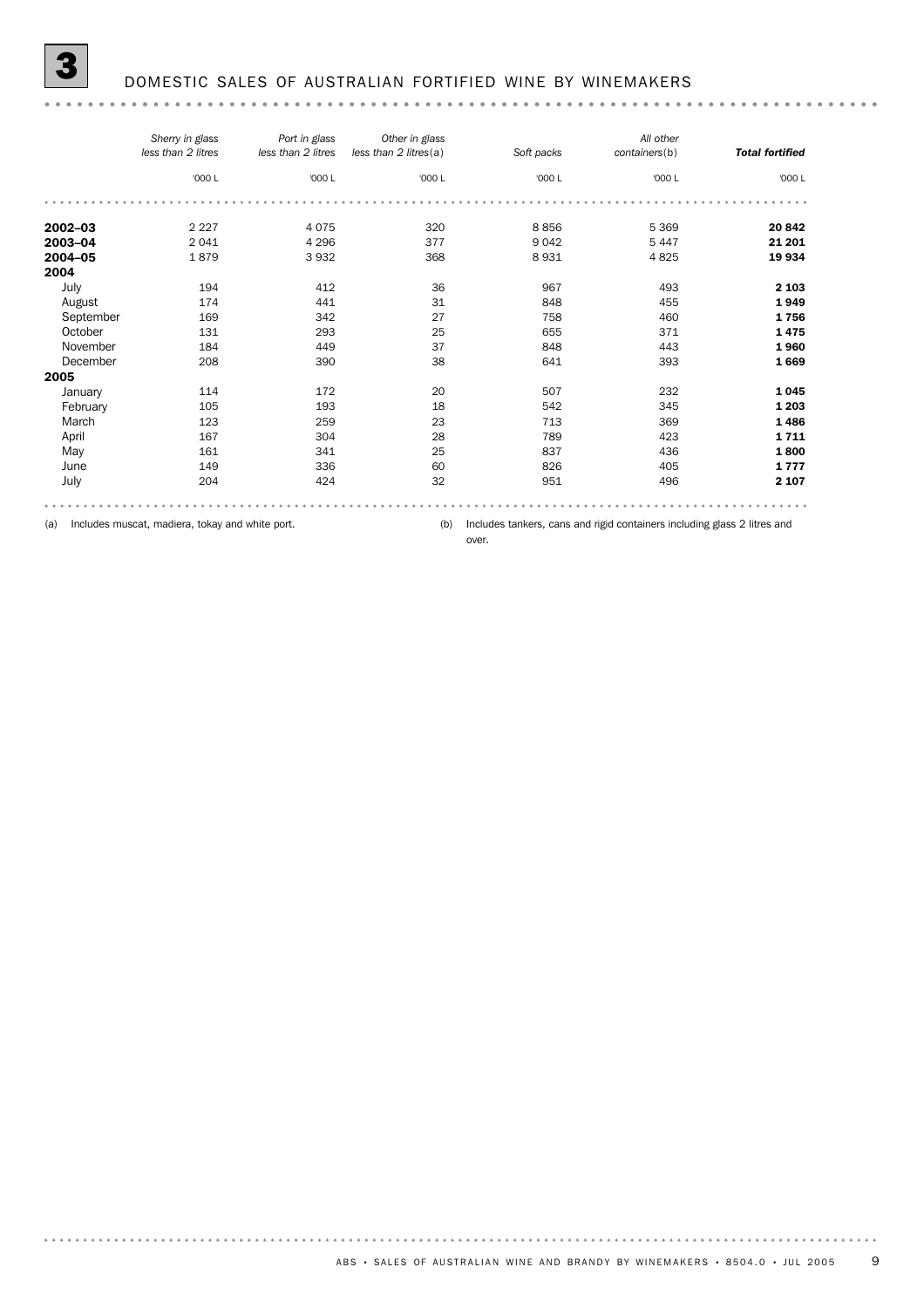r revised

(a) Exports may include sales made by exporters other than winemakers.

(b) Includes 'Other table wine'.

(c) See paragraph 8 of the Explanatory Notes.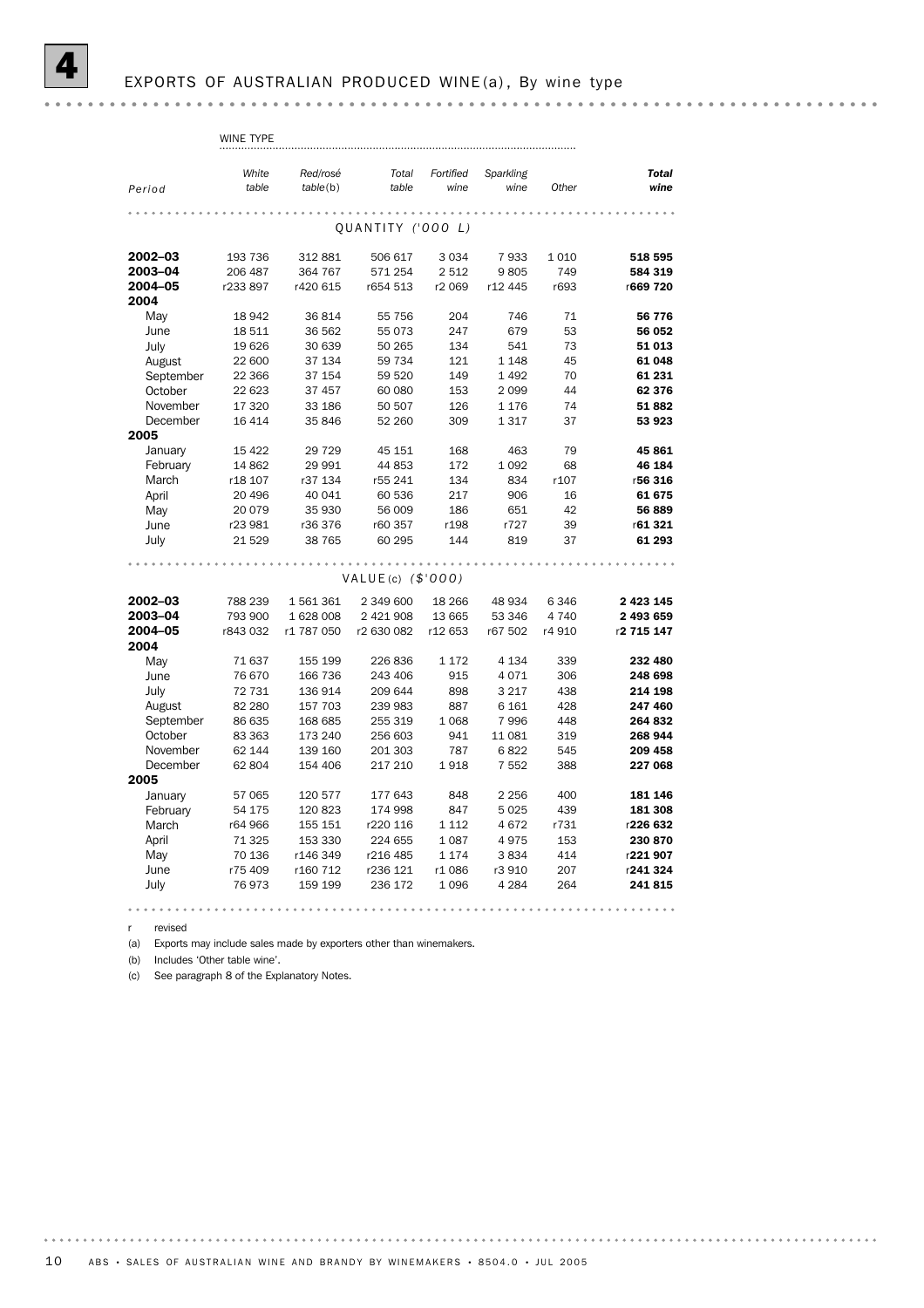### EXPORTS AND IMPORTS OF BRANDY

|           | EXPORTS(a)     |          |           | IMPORTS(b) |  |  |
|-----------|----------------|----------|-----------|------------|--|--|
|           | Quantity       | Value(c) | Quantity  | Value(c)   |  |  |
| Period    | '000 L al      | \$'000   | '000 L al | \$'000     |  |  |
|           |                |          |           |            |  |  |
| 2002-03   | 21             | 172      | 557       | 9570       |  |  |
| 2003-04   | 11             | 323      | 540       | 10 4 25    |  |  |
| 2004-05   | 18             | 913      | 519       | 9 0 5 4    |  |  |
| 2004      |                |          |           |            |  |  |
| May       | $\mathbf{1}$   | 179      | 43        | 694        |  |  |
| June      | $\overline{2}$ | 30       | 38        | 506        |  |  |
| July      | $\overline{2}$ | 244      | 49        | 753        |  |  |
| August    | $\overline{2}$ | 29       | 31        | 463        |  |  |
| September | $\mathbf{1}$   | 9        | 60        | 1 2 6 4    |  |  |
| October   | $\mathbf{1}$   | 44       | 35        | 662        |  |  |
| November  | 3              | 120      | 66        | 1 1 5 1    |  |  |
| December  |                | 18       | 74        | 1 3 8 7    |  |  |
| 2005      |                |          |           |            |  |  |
| January   | 5              | 49       | 35        | 650        |  |  |
| February  | $\mathbf{1}$   | 154      | 29        | 496        |  |  |
| March     |                | 62       | 32        | 465        |  |  |
| April     |                | 27       | 29        | 507        |  |  |
| May       | $\mathbf{1}$   | 18       | 31        | 512        |  |  |
| June      | $\mathbf{1}$   | 140      | 49        | 744        |  |  |
| July      | 5              | 170      | 37        | 579        |  |  |
|           |                |          |           |            |  |  |

— nil or rounded to zero (including null cells)

(a) Exports may include sales made by exporters other than winemakers.

(b) Imports cleared for home consumption. See paragraph 6 of the Explanatory Notes.

(c) See paragraphs 8 and 9 of the Explanatory Notes.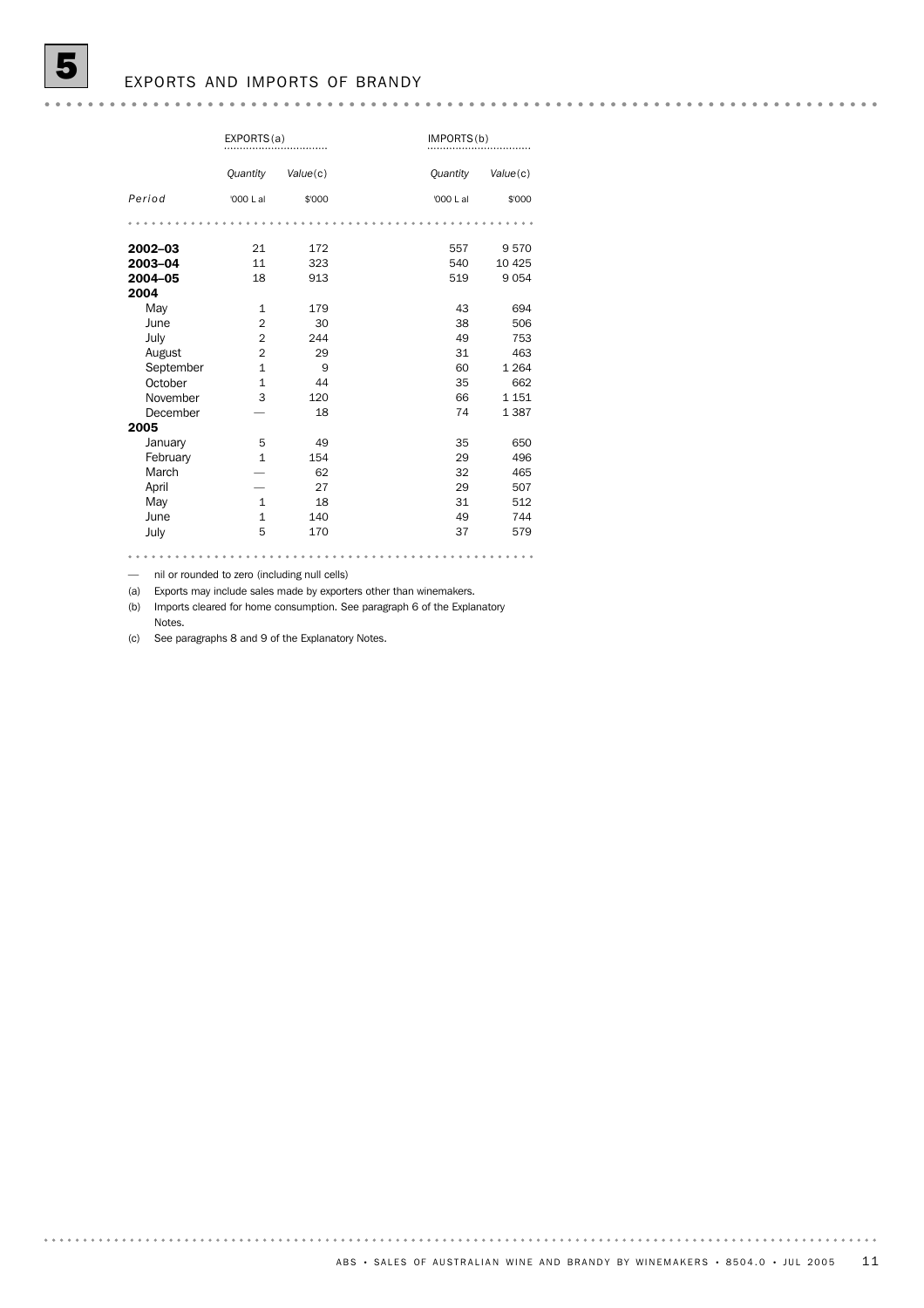## 6 EXPORTS AND IMPORTS, Selected countries(a) —July 2005

|                                                                     | WINE TYPE      |                          |                |                          |                          |                          | <b>TOTAL WINE</b>                                           |          |
|---------------------------------------------------------------------|----------------|--------------------------|----------------|--------------------------|--------------------------|--------------------------|-------------------------------------------------------------|----------|
|                                                                     | White<br>table | Red/rosé<br>table(b)     | Total<br>table | Fortified                | Sparkling                | Other                    | Quantity                                                    | Value(c) |
| Country                                                             | '000 L         | '000 L                   | '000 L         | '000 L                   | '000 L                   | '000 L                   | '000 L                                                      | \$'000   |
|                                                                     |                |                          |                |                          |                          |                          |                                                             |          |
|                                                                     |                |                          | EXPORTS(d)     |                          |                          |                          |                                                             |          |
| United Kingdom                                                      | 10 803         | 14 703                   | 25 507         | 8                        | 463                      |                          | 25978                                                       | 92 192   |
| United States of America                                            | 4899           | 9590                     | 14 489         | 31                       | 40                       |                          | 14 560                                                      | 69 581   |
| New Zealand                                                         | 693            | 1766                     | 2 4 5 9        | 21                       | 106                      | 26                       | 2 6 1 2                                                     | 9 4 9 1  |
| Canada                                                              | 760            | 3 6 25                   | 4 3 8 5        | 57                       | 28                       |                          | 4 4 6 9                                                     | 21 670   |
| Germany, Federal Republic of                                        | 625            | 2075                     | 2699           | $\overline{\phantom{0}}$ | ÷.                       |                          | 2 700                                                       | 5832     |
| Netherlands                                                         | 443            | 503                      | 946            |                          | 13                       |                          | 959                                                         | 3 4 4 8  |
| Denmark                                                             | 169            | 1792                     | 1961           | $\overline{2}$           | $\mathbf 1$              |                          | 1964                                                        | 5 0 5 5  |
| Ireland                                                             | 392            | 678                      | 1070           | $\mathbf{1}$             | 16                       |                          | 1 0 8 6                                                     | 5 3 8 0  |
|                                                                     |                |                          |                | $\overline{\phantom{0}}$ | $\overline{\phantom{0}}$ |                          |                                                             |          |
| Sweden                                                              | 148            | 259                      | 407            |                          |                          |                          | 407                                                         | 3 1 4 6  |
| Belgium                                                             | 1 1 2 2        | 924                      | 2046           | $\mathbf{1}$             | $\overline{7}$           | $\overline{\phantom{a}}$ | 2 0 5 4                                                     | 3551     |
| Japan                                                               | 174            | 415                      | 589            | 3                        | 58                       |                          | 650                                                         | 3513     |
| Switzerland                                                         | 29             | 148                      | 177            | $\overline{\phantom{0}}$ | $\overline{\phantom{0}}$ |                          | 177                                                         | 1 3 1 5  |
| France                                                              | 270            | 353                      | 624            | $\overline{\phantom{0}}$ | $\overline{2}$           | $\overline{\phantom{0}}$ | 625                                                         | 1 360    |
| Singapore                                                           | 60             | 187                      | 247            | $\mathbf{1}$             | 8                        | -                        | 256                                                         | 2 7 7 0  |
| Norway                                                              | 31             | 164                      | 195            | $\overline{\phantom{0}}$ | 7                        |                          | 202                                                         | 1552     |
| Hong Kong                                                           | 61             | 166                      | 226            | $\overline{7}$           | 9                        | 8                        | 249                                                         | 1719     |
| Malaysia                                                            | 45             | 129                      | 173            | 3                        | 3                        |                          | 180                                                         | 796      |
| Finland                                                             | 150            | 105                      | 255            |                          |                          |                          | 255                                                         | 1 0 6 9  |
| Thailand                                                            | 55             | 52                       | 107            | ÷.                       | $\overline{4}$           |                          | 111                                                         | 465      |
| <b>United Arab Emirates</b>                                         | 83             | 100                      | 183            | $\overline{2}$           | 9                        |                          | 194                                                         | 685      |
| Total other countries(e)                                            | 517            | 1033                     | 1549           | $\overline{7}$           | 45                       | $\overline{2}$           | 1 604                                                       | 7 2 2 7  |
| <b>Total all countries</b>                                          | 21 5 29        | 38 765                   | 60 295         | 144                      | 819                      | 37                       | 61 293                                                      | 241815   |
|                                                                     |                |                          |                |                          |                          |                          |                                                             |          |
|                                                                     |                |                          | IMPORTS (f)    |                          |                          |                          |                                                             |          |
| New Zealand                                                         | 444            | 81                       | 525            | $\overline{2}$           | 14                       | 11                       | 553                                                         | 4826     |
| Italy                                                               | 44             | 110                      | 154            | 5                        | 249                      | 84                       | 491                                                         | 2833     |
| France                                                              | 27             | 100                      | 127            |                          | 124                      | 4                        | 255                                                         | 5 0 0 2  |
| Spain                                                               | 5              | 10                       | 15             | 8                        | $\mathbf{1}$             | $\overline{\phantom{0}}$ | 24                                                          | 224      |
| Portugal                                                            | $\mathbf{1}$   | 6                        | $\overline{7}$ |                          | -                        | 34                       | 42                                                          | 148      |
| United Kingdom                                                      | $\mathbf{1}$   | $\overline{\phantom{0}}$ | $\mathbf{1}$   |                          | -                        | $\overline{\phantom{0}}$ | $\mathbf{1}$                                                | 121      |
| Germany, Federal Republic of                                        | 6              | $\mathbf{1}$             | $\overline{7}$ |                          | $\mathbf{1}$             | 18                       | 25                                                          | 114      |
| Greece                                                              | 19             | 8                        | 28             |                          |                          | $\overline{4}$           | 32                                                          | 77       |
| Total other countries(e)                                            | 44             | 38                       | 83             | $\mathbf{1}$             |                          | 24                       | 108                                                         | 454      |
| <b>Total all countries</b>                                          | 591            | 355                      | 946            | 16                       | 390                      | 180                      | 1531                                                        | 13799    |
|                                                                     |                | $-0.00$                  |                |                          |                          | $\sim$                   |                                                             |          |
|                                                                     |                |                          |                |                          |                          |                          |                                                             |          |
| nil or rounded to zero (including null cells)                       |                |                          | (d)            |                          |                          |                          | Exports may include sales made by exporters other than      |          |
| (a)<br>For details on the selection of countries see paragraph 7 of |                |                          |                | winemakers.              |                          |                          |                                                             |          |
| the Explanatory Notes.                                              |                |                          | (e)            |                          |                          |                          | Includes other countries as detailed in Standard Australian |          |

(b) Includes 'Other table wine'.

(c) See paragraphs 8 and 9 of the Explanatory Notes.

(e) Includes other countries as detailed in *Standard Australian Classification of Countries (SACC)* (cat. no. 1269.0).

(f) Imports cleared for home consumption. See paragraph 6 of the Explanatory Notes.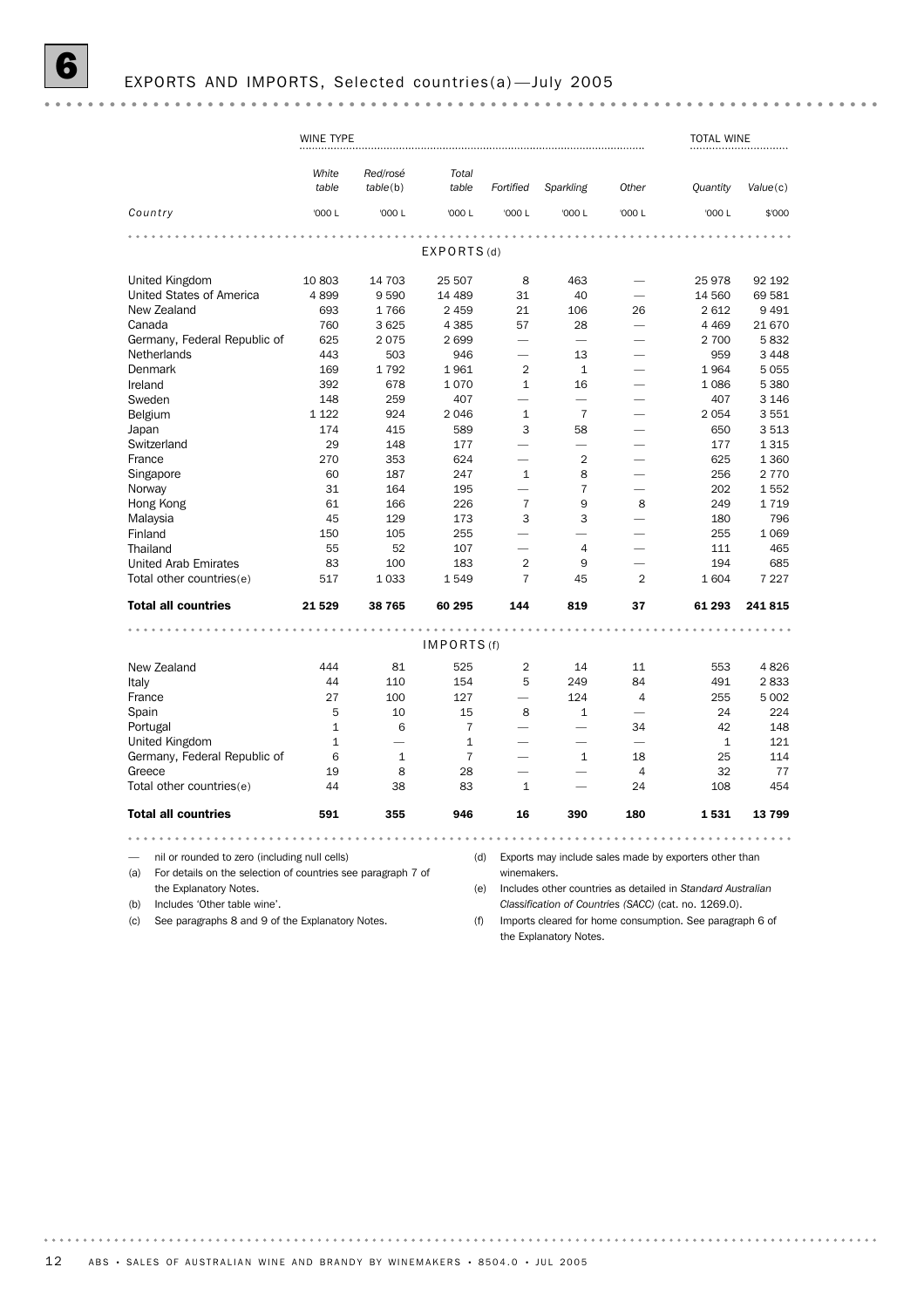

## EXPORTS OF AUSTRALIAN WINE (a), By region

|           | Oceania    | Europe      |            |                     |            |          |                          |            |
|-----------|------------|-------------|------------|---------------------|------------|----------|--------------------------|------------|
|           | and        | and the     | South-East | North-East          | Northern   |          |                          | European   |
| Period    | Antarctica | former USSR | Asia       | Asia                | America    | Other(b) | <b>Total all regions</b> | Union(c)   |
|           |            |             |            |                     |            |          |                          |            |
|           |            |             |            | QUANTITY ('000 L)   |            |          |                          |            |
| 2002-03   | 33 499     | 290 011     | 7 2 4 9    | 9 1 5 2             | 175 321    | 3 3 6 4  | 518 595                  | 281 933    |
| 2003-04   | 28 615     | 322 546     | 9333       | 12 3 98             | 207 970    | 3 4 5 7  | 584 319                  | 313 948    |
| 2004-05   | r26 615    | 374 626     | r13 230    | r17 279             | r233 171   | r4 798   | r669 720                 | 368 010    |
| 2004      |            |             |            |                     |            |          |                          |            |
| May       | 2 4 9 5    | 30 690      | 1634       | 819                 | 20 734     | 405      | 56 776                   | 29 971     |
| June      | 2017       | 29 180      | 699        | 1 4 3 4             | 22 4 25    | 296      | 56 052                   | 28 4 73    |
| July      | 2028       | 26 872      | 677        | 1 2 2 6             | 19 402     | 809      | 51 013                   | 26 106     |
| August    | 2846       | 39 543      | 883        | 1 3 9 2             | 16 069     | 315      | 61 048                   | 38 672     |
| September | 3 2 4 0    | 35 531      | 859        | 1 2 2 1             | 20 10 1    | 278      | 61 231                   | 35 081     |
| October   | 2 3 9 0    | 37 201      | 934        | 1934                | 19 588     | 329      | 62 376                   | 36 725     |
| November  | 3 0 2 1    | 30 529      | 1556       | 2 0 8 6             | 14 29 1    | 399      | 51882                    | 30 019     |
| December  | 1901       | 25 359      | 1 1 7 6    | 1 3 5 2             | 23 802     | 333      | 53 923                   | 25 006     |
| 2005      |            |             |            |                     |            |          |                          |            |
| January   | 1438       | 24 4 8 1    | 646        | 1 1 0 5             | 17975      | 217      | 45861                    | 24 000     |
| February  | 1571       | 27828       | 712        | 1 3 5 5             | 14 277     | 441      | 46 184                   | 27 243     |
| March     | 2075       | 28 610      | 1 3 8 9    | 1 3 5 0             | 22 4 7 4   | 418      | r56 316                  | 28 189     |
| April     | 2 0 1 0    | 35 28 2     | 855        | 1523                | 21 5 21    | 485      | 61 675                   | 34 7 7 3   |
| May       | 2 1 9 4    | 26 4 65     | 2 7 4 7    | 1 2 2 2             | 23 840     | 421      | 56 889                   | 25 908     |
| June      | 1902       | 36 926      | r795       | r1512               | r19831     | r355     | r61 321                  | 36 288     |
| July      | 2 7 1 4    | 36 954      | 682        | 1416                | 19 040     | 488      | 61 293                   | 36 414     |
|           |            |             |            |                     |            |          |                          |            |
|           |            |             |            | $VALUE(d)$ (\$'000) |            |          |                          |            |
| 2002-03   | 107 376    | 1 184 324   | 52 246     | 57 470              | 1 007 724  | 14 006   | 2 4 2 3 1 4 5            | 1 141 847  |
| 2003-04   | 106 839    | 1 165 185   | 61869      | 74 274              | 1071017    | 14 4 7 4 | 2 493 659                | 1 133 062  |
| 2004-05   | r104 390   | 1 316 531   | r74 717    | r93 667             | r1 106 231 | r19 611  | r2 715 147               | 1 287 7 25 |
| 2004      |            |             |            |                     |            |          |                          |            |
| May       | 10 7 35    | 110 083     | 6613       | 5 6 1 7             | 97 836     | 1596     | 232 480                  | 106 540    |
| June      | 8777       | 109 831     | 5348       | 8571                | 114 804    | 1 3 6 7  | 248 698                  | 106 023    |
| July      | 9727       | 98 702      | 4969       | 6371                | 91 885     | 2544     | 214 198                  | 95 206     |
| August    | 11 063     | 145 381     | 6374       | 7978                | 75 347     | 1317     | 247 460                  | 141 516    |
| September | 10 7 25    | 145 222     | 6038       | 6881                | 94 611     | 1 3 5 5  | 264 832                  | 143 345    |
| October   | 8971       | 140 117     | 7 1 9 5    | 9991                | 101 295    | 1375     | 268 944                  | 138 055    |
| November  | 12 5 69    | 101 172     | 9 1 4 2    | 11 312              | 73 402     | 1862     | 209 458                  | 98 678     |
| December  | 8681       | 90 037      | 6977       | 7993                | 111 913    | 1467     | 227 068                  | 88 247     |
| 2005      |            |             |            |                     |            |          |                          |            |
| January   | 4 4 0 0    | 89 112      | 4 4 0 9    | 6032                | 76 149     | 1044     | 181 146                  | 87 199     |
| February  | 5785       | 92 813      | 5 1 5 6    | 6894                | 69 0 28    | 1632     | 181 308                  | 90 393     |
| March     | 7801       | 93 948      | 6613       | 8 2 5 8             | 108 074    | 1937     | r226 632                 | 92 312     |
| April     | 7920       | 112 579     | 6815       | 8 4 2 4             | 93 25 2    | 1880     | 230 870                  | 110 401    |
| May       | 8712       | 91 1 15     | r5866      | 6 2 1 1             | 108 189    | 1813     | r221 907                 | 88 7 72    |
| June      | r8 037     | 116 333     | r5 163     | r7 321              | r103 086   | r1 385   | r241 324                 | 113 601    |
| July      | 10 115     | 125 547     | 4758       | 8 1 0 8             | 91 309     | 1977     | 241815                   | 122 051    |
|           |            |             |            |                     |            |          |                          |            |

r revised

. . . . . . . .

(a) Exports may include sales made by exporters other than winemakers.

(c) The 'European Union' is not additional to the total and is a component of the

(b) Includes ships' stores and other countries as detailed in *Standard Australian*

*Classification of Countries (SACC)* (cat. no. 1269.0).

'Europe and the former USSR' region. Includes all 25 current members of the European Union.

(d) See paragraph 8 of the Explanatory Notes.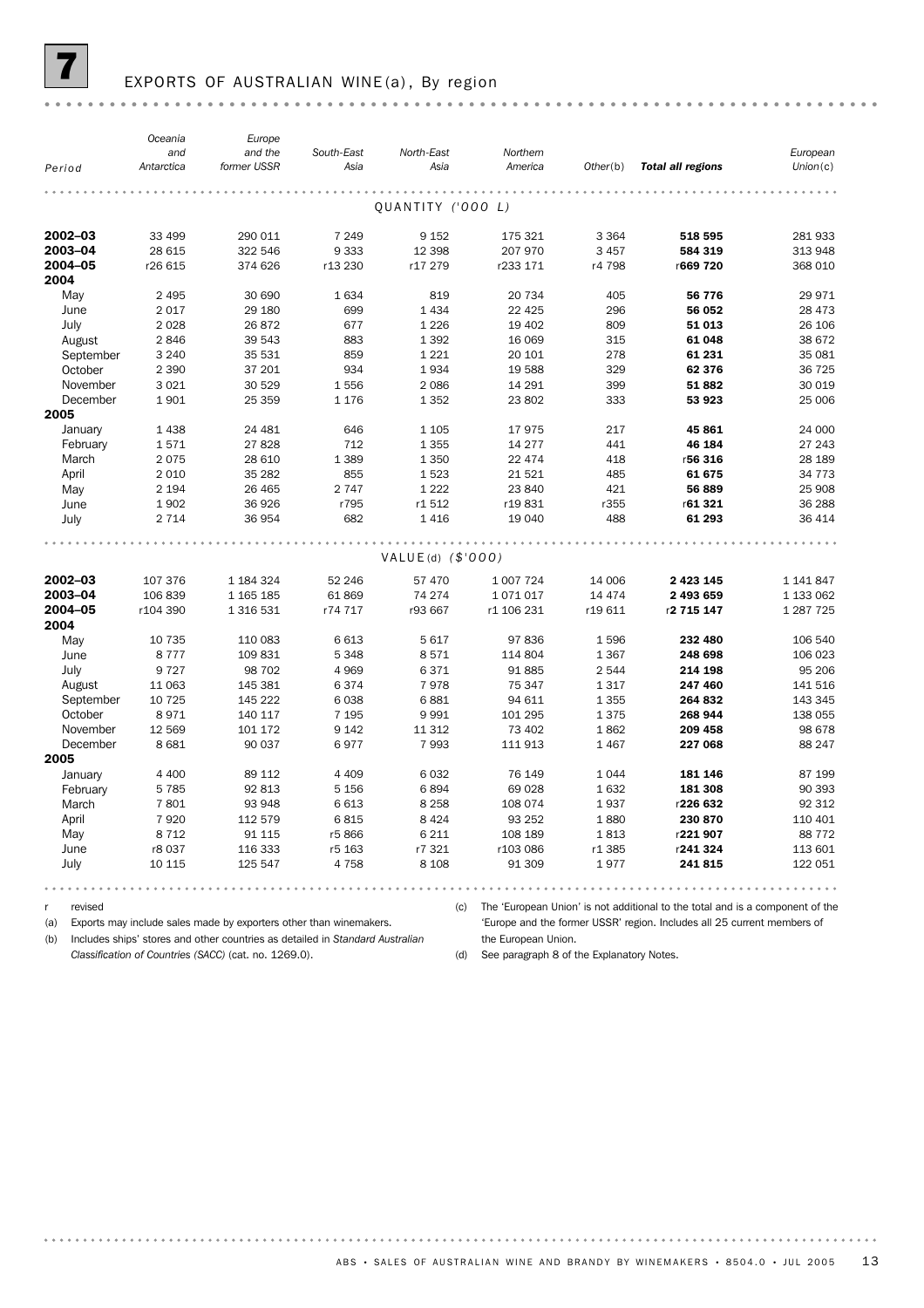## IMPORTS CLEARED(a), Selected countries(b)

|             |         |         |         |        |          |                | Germany, |                |         |                  |
|-------------|---------|---------|---------|--------|----------|----------------|----------|----------------|---------|------------------|
|             |         |         |         |        |          |                | Federal  |                |         |                  |
|             | New     |         |         |        |          | United         | Republic |                |         | <b>Total all</b> |
|             | Zealand | Italy   | France  | Spain  | Portugal | Kingdom        | of       | Greece         | Other   | countries        |
| Period      | '000 L  | '000 L  | '000 L  | '000 L | '000 L   | '000 L         | '000 L   | '000 L         | '000 L  | '000 L           |
|             |         |         |         |        |          |                |          |                |         |                  |
| $2002 - 03$ | 4929    | 4844    | 2 7 2 8 | 501    | 463      | 400            | 368      | 357            | 2 5 2 3 | 17 112           |
| 2003-04     | 5 6 2 9 | 4 6 7 2 | 3 0 6 4 | 564    | 621      | 20             | 354      | 313            | 3501    | 18 737           |
| 2004-05     | 9479    | 4937    | 3 4 9 2 | 684    | 418      | 31             | 448      | 285            | 2 3 6 4 | 22 139           |
| 2004        |         |         |         |        |          |                |          |                |         |                  |
| May         | 368     | 240     | 201     | 21     | 81       | 3              | 17       | 14             | 99      | 1 0 4 3          |
| June        | 243     | 321     | 231     | 44     | 83       | 5              | 26       | 11             | 70      | 1 0 3 3          |
| July        | 573     | 447     | 198     | 55     | 50       | 9              | 35       | 31             | 55      | 1453             |
| August      | 836     | 423     | 281     | 13     | 37       |                | 26       | 16             | 78      | 1710             |
| September   | 1 1 6 6 | 388     | 395     | 68     | 41       |                | 47       | 14             | 112     | 2 2 3 3          |
| October     | 945     | 627     | 367     | 60     | 41       | 11             | 20       | 17             | 353     | 2441             |
| November    | 902     | 592     | 330     | 140    | 26       | 2              | 32       | 45             | 714     | 2 7 8 3          |
| December    | 1055    | 580     | 510     | 84     | 44       | 1              | 51       | 39             | 398     | 2 7 6 1          |
| 2005        |         |         |         |        |          |                |          |                |         |                  |
| January     | 584     | 328     | 151     | 34     | 21       |                | 34       | 34             | 79      | 1 2 6 4          |
| February    | 665     | 438     | 230     | 32     | 23       |                | 22       | $\overline{7}$ | 83      | 1500             |
| March       | 905     | 356     | 234     | 73     | 60       |                | 66       | 18             | 133     | 1845             |
| April       | 607     | 247     | 247     | 15     | 21       | 6              | 41       | 10             | 133     | 1 3 2 6          |
| May         | 695     | 255     | 196     | 100    | 23       | $\overline{2}$ | 48       | 20             | 131     | 1469             |
| June        | 545     | 257     | 352     | 11     | 33       |                | 27       | 36             | 94      | 1 3 5 5          |
| July        | 553     | 491     | 255     | 24     | 42       | $\mathbf{1}$   | 25       | 32             | 108     | 1531             |
|             |         |         |         |        |          |                |          |                |         |                  |

— nil or rounded to zero (including null cells)

(b) For details on the selection of countries see paragraph 7 of the

Explanatory Notes.

(a) Imports cleared for home consumption. See paragraph 6 of the Explanatory Notes.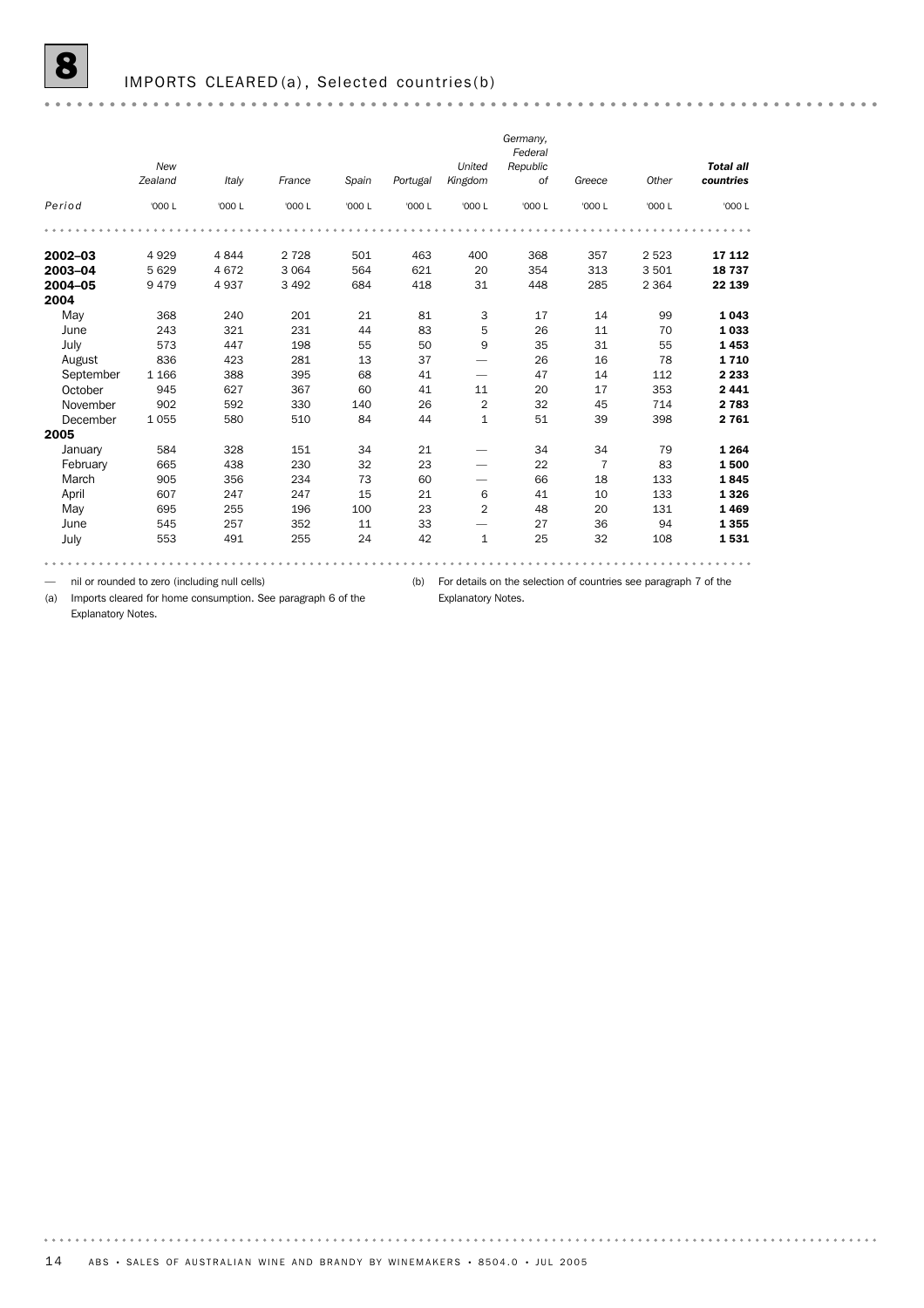|           | WINE TYPE |          |                        |           |           |         |              |
|-----------|-----------|----------|------------------------|-----------|-----------|---------|--------------|
|           |           |          |                        |           |           |         |              |
|           | White     | Red/rosé | Table                  | Fortified | Sparkling | Other   | <b>Total</b> |
| Period    | table     | table(b) | wine                   | wine      | wine      | wine    | wine         |
|           |           |          |                        |           |           |         |              |
|           |           |          | QUANTITY ('OOO L)      |           |           |         |              |
| 2002-03   | 6446      | 4 6 24   | 11 0 70                | 190       | 3851      | 2 0 0 1 | 17 112       |
| 2003-04   | 7 7 0 3   | 4 1 1 4  | 11817                  | 734       | 4787      | 1 3 9 9 | 18737        |
| 2004-05   | 10 502    | 4 2 8 0  | 14 7 8 2               | 253       | 5 1 8 7   | 1918    | 22 139       |
| 2004      |           |          |                        |           |           |         |              |
| May       | 410       | 324      | 735                    | 31        | 211       | 66      | 1 0 4 3      |
| June      | 308       | 299      | 607                    | 10        | 289       | 127     | 1033         |
| July      | 616       | 366      | 982                    | 26        | 303       | 142     | 1453         |
| August    | 864       | 334      | 1 1 9 8                | 14        | 360       | 138     | 1710         |
| September | 1 0 6 9   | 445      | 1514                   | 30        | 530       | 159     | 2 2 3 3      |
| October   | 1 1 8 1   | 419      | 1600                   | 32        | 700       | 109     | 2441         |
| November  | 1 3 4 0   | 365      | 1706                   | 20        | 771       | 286     | 2 7 8 3      |
| December  | 1 2 3 0   | 486      | 1716                   | 21        | 750       | 274     | 2761         |
| 2005      |           |          |                        |           |           |         |              |
| January   | 568       | 217      | 785                    | 25        | 297       | 156     | 1 2 6 4      |
| February  | 530       | 375      | 905                    | 19        | 367       | 210     | 1500         |
| March     | 992       | 344      | 1336                   | 19        | 363       | 125     | 1845         |
| April     | 659       | 321      | 980                    | 16        | 237       | 93      | 1326         |
| May       | 727       | 342      | 1068                   | 19        | 273       | 109     | 1469         |
| June      | 725       | 267      | 991                    | 12        | 234       | 117     | 1 3 5 5      |
| July      | 591       | 355      | 946                    | 16        | 390       | 180     | 1531         |
|           |           |          |                        |           |           |         |              |
|           |           |          | $VALUE(c)$ ( $$'000$ ) |           |           |         |              |
| 2002-03   | 47 504    | 27 733   | 75 237                 | 1 1 7 9   | 53 703    | 9088    | 139 207      |
| 2003-04   | 50 345    | 29 541   | 79886                  | 2 0 6 5   | 64 995    | 5 4 5 9 | 152 405      |
| 2004-05   | 78 4 28   | 30 510   | 108 938                | 1728      | 68 063    | 9512    | 188 241      |
| 2004      |           |          |                        |           |           |         |              |
| May       | 3871      | 2 1 2 7  | 5998                   | 166       | 3 2 2 0   | 232     | 9617         |
| June      | 2 7 5 8   | 1780     | 4538                   | 34        | 3 2 6 5   | 495     | 8331         |
| July      | 5 1 6 0   | 2 3 8 1  | 7541                   | 129       | 3 4 9 7   | 594     | 11762        |
| August    | 7673      | 2 7 1 3  | 10 386                 | 110       | 4873      | 705     | 16 074       |
| September | 8872      | 3 4 7 7  | 12 350                 | 316       | 7876      | 1045    | 21586        |
| October   | 8500      | 3 0 1 0  | 11 510                 | 192       | 8 2 2 2   | 462     | 20 387       |
| November  | 6996      | 2 9 6 5  | 9960                   | 150       | 9704      | 1500    | 21 314       |
| December  | 8 4 9 9   | 3 4 6 7  | 11 966                 | 161       | 9997      | 1 2 4 1 | 23 365       |
| 2005      |           |          |                        |           |           |         |              |
| January   | 4648      | 1 2 7 5  | 5923                   | 121       | 3 2 9 1   | 753     | 10 088       |
| February  | 4 2 5 7   | 2 2 0 3  | 6460                   | 103       | 4 1 7 4   | 1 1 0 9 | 11846        |
| March     | 7 5 3 0   | 1950     | 9479                   | 106       | 4 2 9 5   | 602     | 14 4 8 3     |
| April     | 5712      | 2 3 7 0  | 8083                   | 156       | 4585      | 467     | 13 290       |
| May       | r5 340    | 2 6 6 4  | r8 004                 | 123       | 3585      | 476     | r12 188      |
| June      | 5 2 4 0   | 2 0 3 5  | 7 2 7 5                | 62        | 3 9 6 5   | 557     | 11859        |
| July      | 4806      | 2942     | 7748                   | 163       | 5 1 1 8   | 770     | 13799        |
|           |           |          |                        |           |           |         |              |

r revised

(a) Imports cleared for home consumption. See paragraph 6 of the Explanatory Notes.

(b) Includes 'Other table wine'.

(c) See paragraph 9 of the Explanatory Notes.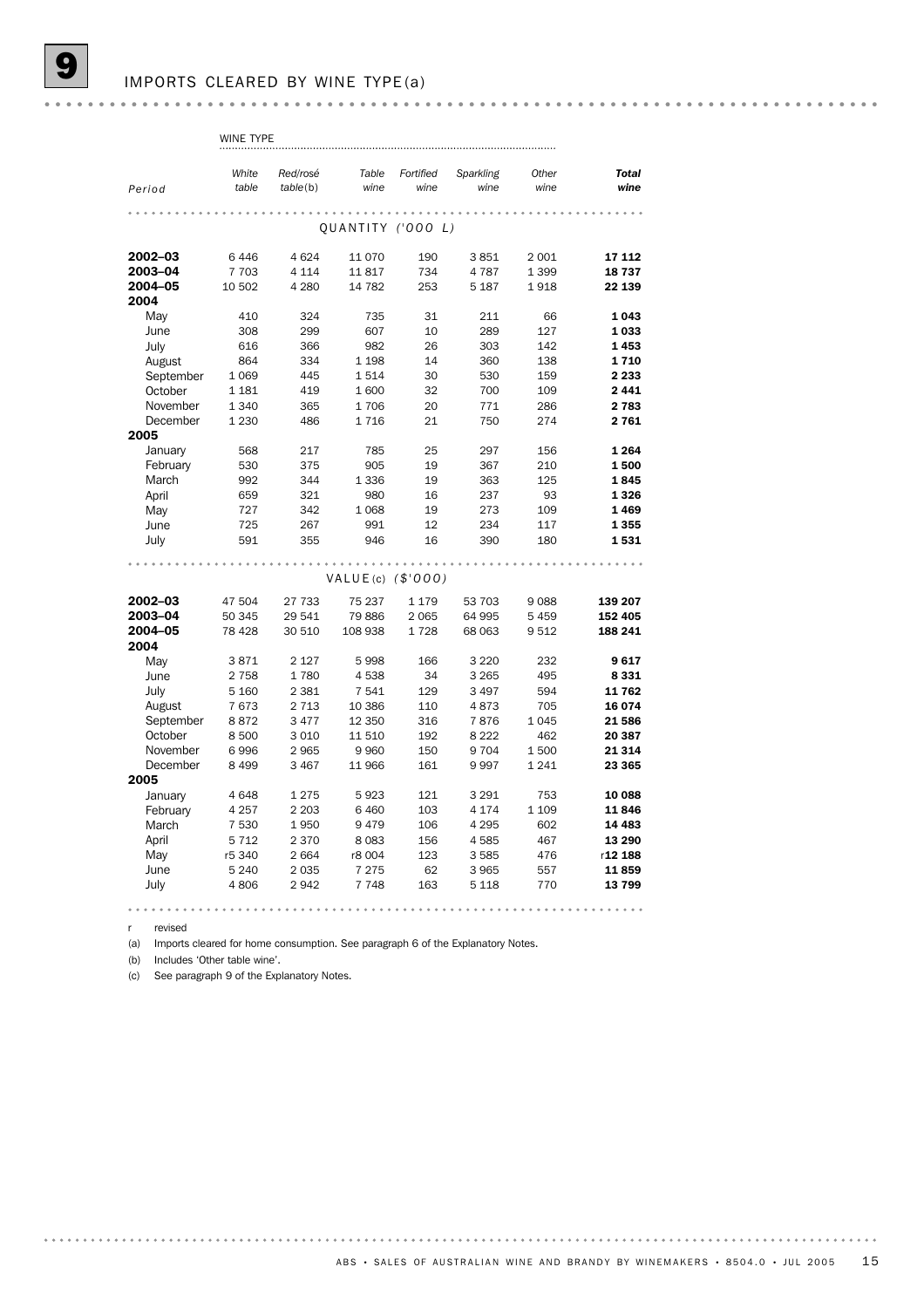## EXPLANATORY NOTES

| <b>INTRODUCTION</b> | The information shown in this publication for the domestic sales of Australian<br>1<br>produced wine is obtained directly from winemakers by means of a mail collection. The<br>brandy sales figures shown represent quantities on which excise duty was paid, i.e. the<br>quantity of brandy released for sale. Statistics relating to import clearances and exports<br>are based on information provided to the Australian Customs Service by importers,<br>exporters and their agents.                                                                                                                                                                                                                                                                                                                                                                                                                                                                                                                 |
|---------------------|-----------------------------------------------------------------------------------------------------------------------------------------------------------------------------------------------------------------------------------------------------------------------------------------------------------------------------------------------------------------------------------------------------------------------------------------------------------------------------------------------------------------------------------------------------------------------------------------------------------------------------------------------------------------------------------------------------------------------------------------------------------------------------------------------------------------------------------------------------------------------------------------------------------------------------------------------------------------------------------------------------------|
| SCOPE AND COVERAGE  | The information on domestic sales of Australian produced wine is obtained from<br>2<br>winemaking enterprises with sales of 250,000 litres or more in either of the previous<br>two financial years. These account for approximately 94% of total wine sales. All sales<br>data are collected on an Australia-wide basis only and state figures are therefore not<br>available.                                                                                                                                                                                                                                                                                                                                                                                                                                                                                                                                                                                                                           |
|                     | Tables 1-3 include all sales by winemakers (within the scope of the collection) with<br>3<br>the exception of exports, sales for ships' stores, sales of imported wine and brandy and<br>inter-winery sales, the last exclusion being necessary to avoid duplication in the<br>published figures. From July 1998 the definition for table wine in the glass container<br>categories changed from '1 litre and under' to 'less than 2 litres'. This series has been<br>retained as the contribution of the over 1 litre but under 2 litres containers (such as table<br>wine in magnum sized bottles) is believed to have been less than 1%. There is an<br>expectation this contribution will increase in the future. This has a consequential effect<br>for the 'other containers' category which includes glass containers 2 litres and over from<br>July 1998 (prior to this it was glass over 1 litre). This series will also be retained.                                                            |
|                     | 4 From July 2000, the category 'Flavoured wine' has been changed to 'Other wine<br>products'. This change reflects the inclusion of de-alcoholised, low and reduced alcohol<br>wines in the category. These wine types were previously included in 'Table wine'. While<br>it is expected that the effect on the 'Table wine' series resulting from this change will be<br>insignificant, care should be taken in comparing 'Flavoured wine' with 'Other wine<br>products'.                                                                                                                                                                                                                                                                                                                                                                                                                                                                                                                                |
| IMPORTS AND EXPORTS | Figures relating to international trade in wine and brandy are presented in tables 4-9<br>5<br>to provide a basis for assessing the overall wine market. ABS procedures are designed to<br>ensure that sufficient editing is undertaken to guarantee the quality and integrity of trade<br>statistics to at least the six-digit Harmonized Commodity Description and Coding System<br>(HS) level. After the release of monthly trade statistics, the ABS may receive a number of<br>client requests to investigate cases of possible misreporting. Most relate to potential<br>errors at the more detailed levels of the commodity classification. Client requests for data<br>investigations of this type will be undertaken free of charge if data at the six-digit level of<br>the HS are affected. Otherwise investigations will only be considered if the value of the<br>aggregate data queried exceeds \$250,000 in each month queried, and the cost of the<br>investigation is met by the client. |
|                     | Imports cleared for home consumption (including re-imports, that is, goods<br>6<br>originating in Australia that have been exported but then returned to source) comprise<br>those goods entered for home consumption, together with goods cleared from Customs<br>warehouses. Exports of Australian produce are defined as exports of goods, materials or<br>articles which have been produced, manufactured or partly manufactured in Australia.<br>Due to a change in the Customs Tariff codes implemented in July 1999 and July 2000, the<br>wine type categories are not necessarily comparable with earlier data.                                                                                                                                                                                                                                                                                                                                                                                   |
|                     | In order to retain stability in the time-series of data, the selection of countries for<br>7<br>which exports and imports data has been presented has been based upon the level of<br>annual imports or exports from the previous financial year.                                                                                                                                                                                                                                                                                                                                                                                                                                                                                                                                                                                                                                                                                                                                                         |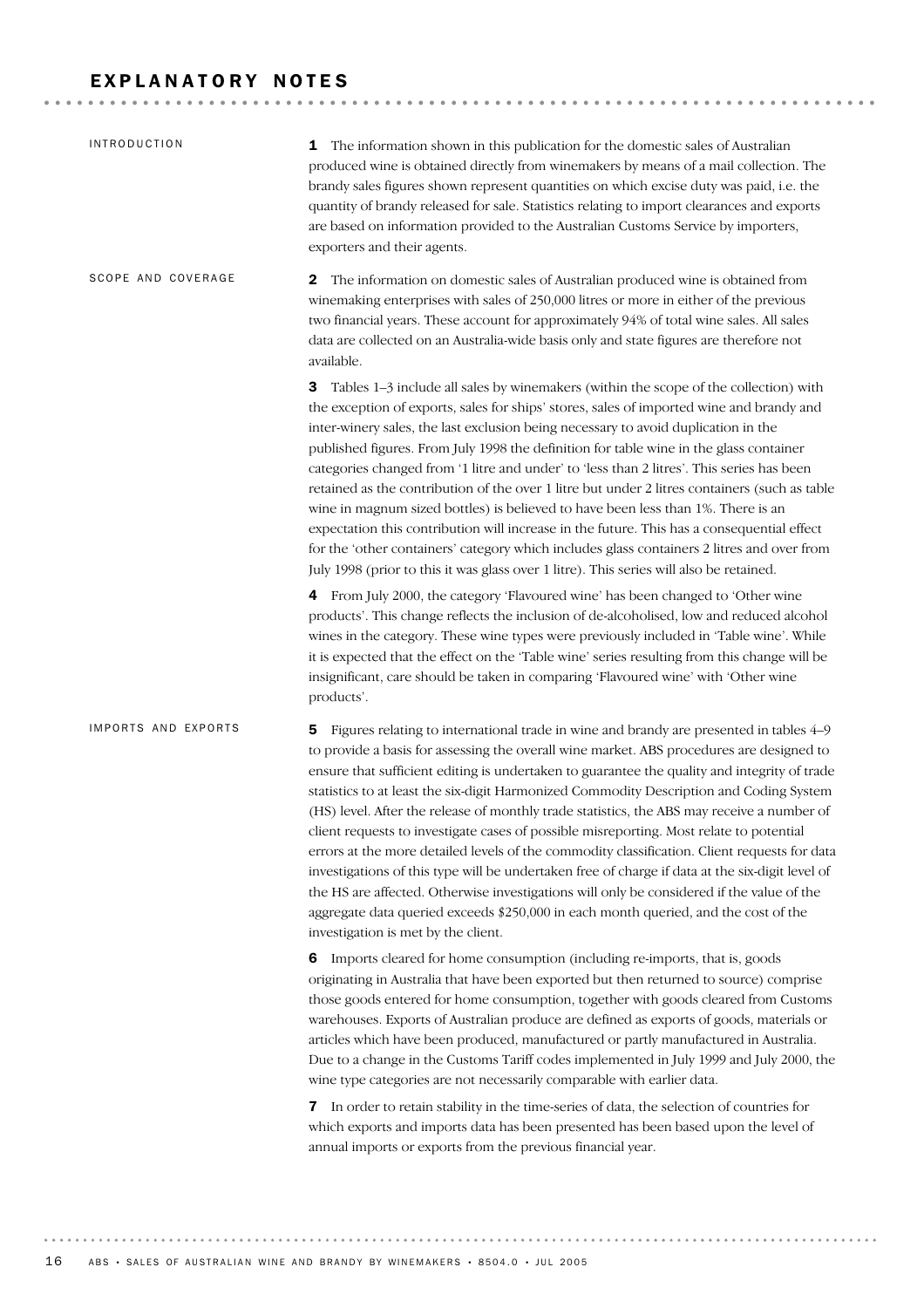## E X P L A N A T O R Y N O T E S *continued*

| IMPORTS AND EXPORTS<br>continued                  | The value of exports is the free on board (f.o.b.) transactions value of the goods<br>8<br>expressed in Australian dollars. The ABS converts foreign currency f.o.b. values to<br>Australian dollars using the exchange rate prevailing on the date of departure shown on<br>the export manifest.                                                                                                                                                                                                                                                                    |
|---------------------------------------------------|----------------------------------------------------------------------------------------------------------------------------------------------------------------------------------------------------------------------------------------------------------------------------------------------------------------------------------------------------------------------------------------------------------------------------------------------------------------------------------------------------------------------------------------------------------------------|
|                                                   | The value of imports is the Australian customs value. Goods are valued at the point<br>9<br>of containerisation (in most cases) or the port of shipment, or at the customs frontier of<br>the exporting country, whichever comes first.                                                                                                                                                                                                                                                                                                                              |
|                                                   | 10 For details of currency conversion procedures for wine export values, please refer<br>to 2.34 and 2.35 of International Merchandise Trade, Australia; Concepts, Sources and<br>Methods, 2001 (cat. no. 5489.0). Goods invoiced in one of six major foreign currencies<br>are converted to Australian dollars by the Australian Bureau of Statistics. Sales in other<br>foreign currencies are converted by the exporter to Australian dollars.                                                                                                                    |
| SEASONALLY ADJUSTED AND<br><b>TREND ESTIMATES</b> | <b>11</b> Seasonal adjustment is a means of removing the estimated effects of normal<br>seasonal variation from the series so that the effects of other influences can be more<br>clearly recognised. Seasonal adjustment does not remove from the series the effect of<br>irregular influences (e.g. abnormal weather and industrial disputes).                                                                                                                                                                                                                     |
|                                                   | <b>12</b> The seasonally adjusted estimates in this publication have been produced using a<br>concurrent methodology whereby the seasonal factors are revised each month to take<br>into account the seasonality exhibited by the latest observation. A more detailed review<br>is conducted annually.                                                                                                                                                                                                                                                               |
|                                                   | 13 The overall degree of revision to the seasonally adjusted estimates is expected to be<br>less on average than would be the case with annual reanalysis only. However, the nature<br>of the seasonal adjustment process is such that the magnitude of some revisions<br>resulting from each adjustment may be quite significant, especially towards the end of<br>the series. For this reason additional care should be exercised when interpreting<br>movements in seasonally adjusted data for recent months.                                                    |
|                                                   | 14 The smoothing of seasonally adjusted series to create trend estimates is a means of<br>reducing the impact of the irregular component of the series. The trend estimates of<br>wine sales have been derived by applying a 13-term Henderson weighted moving average<br>to the seasonally adjusted series.                                                                                                                                                                                                                                                         |
|                                                   | 15 For further information, see Information Paper: A Guide to Interpreting Time<br>Series — Monitoring Trends (cat. no. 1349.0) or contact the Director, Time Series<br>Analysis on Canberra (02) 6252 5132.                                                                                                                                                                                                                                                                                                                                                         |
| ACKNOWLEDGMENT                                    | <b>16</b> ABS publications draw extensively on information provided freely by individuals,<br>businesses, governments and other organisations. Their continued cooperation is very<br>much appreciated: without it, the wide range of statistics published by the ABS would<br>not be available. Information received by the ABS is treated in strict confidence as<br>required by the Census and Statistics Act 1905.                                                                                                                                               |
| RELATED PUBLICATIONS                              | 17 Another ABS publication which may be of interest is the Australian Wine and<br>Grape Industry (cat. no. 1329.0). This is a statistical compendium of Australia's wine and<br>grape industries containing information on: area of vines and production of grapes by<br>region; wine production and grapes crushed by region; structure of the wine<br>manufacturing industries; stocks of wine held by winemakers at 30 June; domestic wine<br>sales; exports and imports of wine; price indexes of grapes and wine; consumption of<br>wine and world comparisons. |
|                                                   | 18 Current publications and other products by the ABS are listed in the Catalogue of<br>Publications and Products (cat. no. 1101.0). The Catalogue is available from any ABS<br>office or the ABS web site <http: www.abs.gov.au="">. The ABS also issues a daily Release<br/>Advice on the web site which details products to be released in the week ahead.</http:>                                                                                                                                                                                                |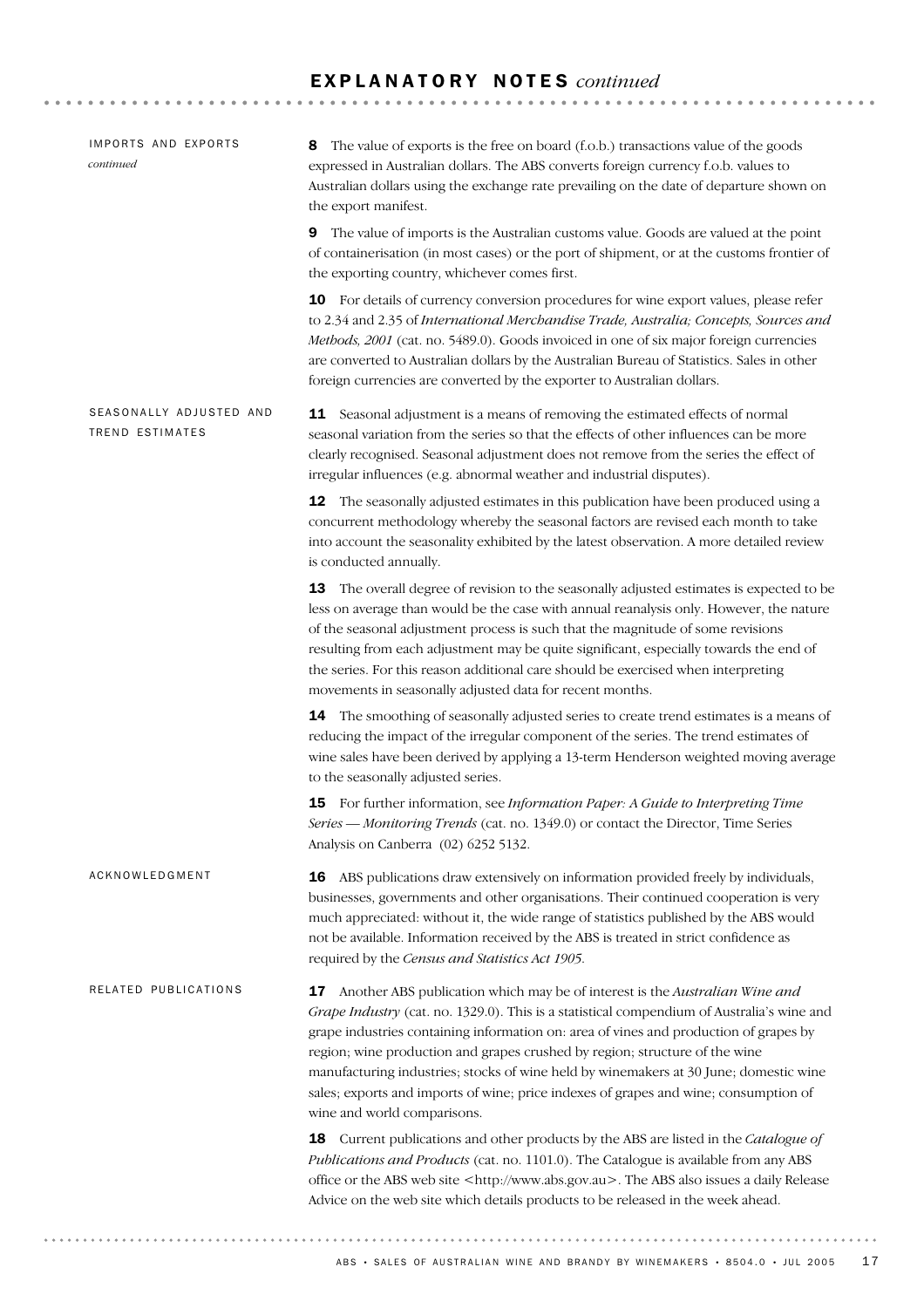## GLOSSARY

| Carbonated wine                 | Wine which has dissolved carbon dioxide and the carbon dioxide is added artificially to<br>the wine.                                                                                                                                                                                                                                                   |
|---------------------------------|--------------------------------------------------------------------------------------------------------------------------------------------------------------------------------------------------------------------------------------------------------------------------------------------------------------------------------------------------------|
| <b>Domestic Sales</b>           | All sales of Australian produced wine by winemakers within the scope of the survey<br>whether they be wholesale or retail sales, or bulk sales to other wineries outside of the<br>scope of the survey. Excluded are inter-winery sales, sales to ships' stores and the<br>volume of imported wine blended with Australian wine and sold domestically. |
| <b>Exports</b>                  | Exports of wine to overseas ports including sales made by exporters and wine producers.                                                                                                                                                                                                                                                                |
| Fortified wine                  | Wine to which grape spirit, brandy or both has been added, thereby adding alcoholic<br>strength and precluding further fermentation. Fortified wine must contain at least<br>150 millilitres/litre and not more than 200 millilitres/litre of ethanol at 200° Centigrade.                                                                              |
| Grape spirit                    | Spirit obtained from the distillation of wine or by-products of winemaking or the<br>fermented liquor of a mash of dried grapes and contains methanol in a proportion not<br>exceeding 3 grams per litre at 20° Centigrade of the ethanol content.                                                                                                     |
| Imports for home<br>consumption | Imported goods brought into the country for consumption or further processing, but<br>excluding goods imported with the reasonable expectation of re-export within a limited<br>time.                                                                                                                                                                  |
| Other containers                | All other wine packaging except glass bottles containing less than 2 litres and soft packs.<br>Included in this category are glass containers greater than 2 litres, cans and bulk wine in<br>tankers or other such containers.                                                                                                                        |
| Other wine products             | Products such as flavoured wine, cocktails, marsala, aperitif and tonic wines.<br>De-alcoholised, low and reduced alcohol wines are also included.                                                                                                                                                                                                     |
| Soft packs                      | A container type including all collapsible packs whether plastic or of other material.                                                                                                                                                                                                                                                                 |
| Sparkling                       | A product consisting of wine that by complete or partial fermentation of contained<br>sugars has become surcharged with carbon dioxide.                                                                                                                                                                                                                |
| Table wine                      | A product of the complete or partial fermentation of fresh grapes or products derived<br>solely from fresh grapes.                                                                                                                                                                                                                                     |
| Total other wine                | Includes fortified wines such as sherry, port, muscat, madiera, tokay and white port etc.,<br>sparkling wines both bottle and bulk fermentated, carbonated wine, vermouth and other<br>wine products such as flavoured wine, cocktails, marsala, aperitif and tonic wines,<br>de-alcoholised and low or reduced alcohol wines.                         |